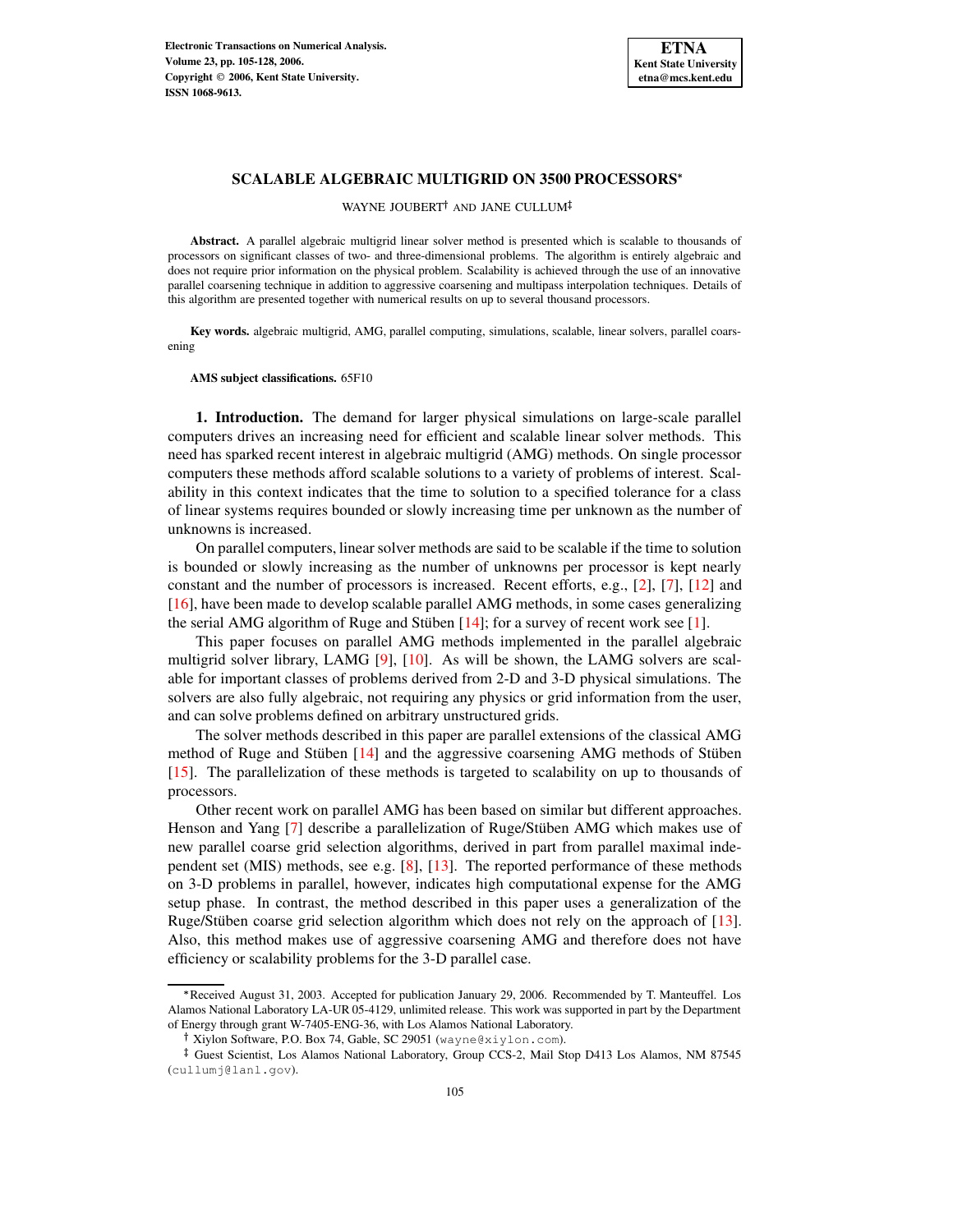Krechel and Stüben  $[12]$  present a parallelization of AMG based primarily on modifying the coarsening and the interpolation operators at the processor subgrid boundaries to control interprocessor connectivity as well as to facilitate parallel coarsening. Their work presents parallel performance on up to 64 processors. The present work is different in that it uses the same interpolation scheme as the corresponding serial methods for all problem unknowns. This approach avoids any problems which may occur from using a different interpolation at the processor subgrid boundaries, which may be important for simulations with complex physics solved on very many processors.

Tuminaro and Tong [\[16\]](#page-23-3) present a parallel method based on the smoothed aggregation method of Vanek et. al. [\[17\]](#page-23-11). The numerical results presented indicate effective parallelization. However, the performance of the method is sensitive to the size and shape of the aggregates formed by the algorithm, which may be a particular concern for more challenging problem geometries or parallel decompositions. The current work, on the other hand, does not require the formation of aggregates and thus does not have this concern.

The organization of the remainder of this paper is as follows. Section [2](#page-1-0) briefly reviews the basic elements of AMG algorithms. Sections [3](#page-2-0) and [4](#page-5-0) describe the particular techniques used in the parallel LAMG algorithms. Section [5](#page-7-0) discusses some performance considerations relevant to the parallel methods. Then, section [6](#page-13-0) gives the results of parallel numerical experiments on large numbers of processors.

<span id="page-1-0"></span>**2. AMG algorithmic components.** It is assumed that the reader is familiar with AMG methods as described for example in [\[14\]](#page-23-4), [\[15\]](#page-23-8). Here we give a very brief overview of some of the fundamental issues involved.

The basic idea of AMG is to improve the convergence of an iterative method on a given problem by solving smaller versions of the same problem and using these solutionsto improve the solution estimate on the original problem.

A sparse linear system can be represented as a graph, where the nodes of the graph indicate the system unknowns and the edges of the graph are the nonzero entries of the matrix.

An AMG algorithm is composed of two parts: a setup phase and a solve phase. Given the linear system and its associated graph, the AMG setup phase entails the following steps.

- *Smoothers* are built, which are iterative methods used to solve the linear system for the given matrix, accounting for short-range influences between nodes of the graph. Common examples of smoothers are the underrelaxed Jacobi method and the Gauss-Seidel method.
- Edges of the original matrix graph are identified as either *strong* or *weak connections*. This identification refers to the implied influence between graph nodes indicated by the given matrix. For a matrix  $A = \{a_{ij}\}\$ , a point i is considered to be strongly connected to a point j if  $-a_{ij} \geq \theta \max_{k \neq i} a_{ik}$ , where  $\theta$  is a preset parameter, typically chosen to be  $\theta = .25$ . (Note: [\[15\]](#page-23-8) presents an additional criterion for identifying strong positive connections; we do not make use of this criterion here.)
- A *coarsening process* is applied to the graph of strong connections in order to select a subset of the original nodes of the problem. These nodes are considered to be strategic for representing the smaller or coarse version of the problem. Two methods are available. First, standard coarsening as described in [\[14\]](#page-23-4) attempts to account for influences via nearest-neighbor connections in the graph. The algorithm involves a first pass to make the initial selection of coarse points and a second pass to add additional coarse points which may be needed in some cases. Second, aggressive coarsening [\[15\]](#page-23-8) attempts to account for more long-range influences. The algorithm which implements aggressive coarsening essentially applies the first pass of the standard coarsening algorithm several times in sequence, resulting in a smaller number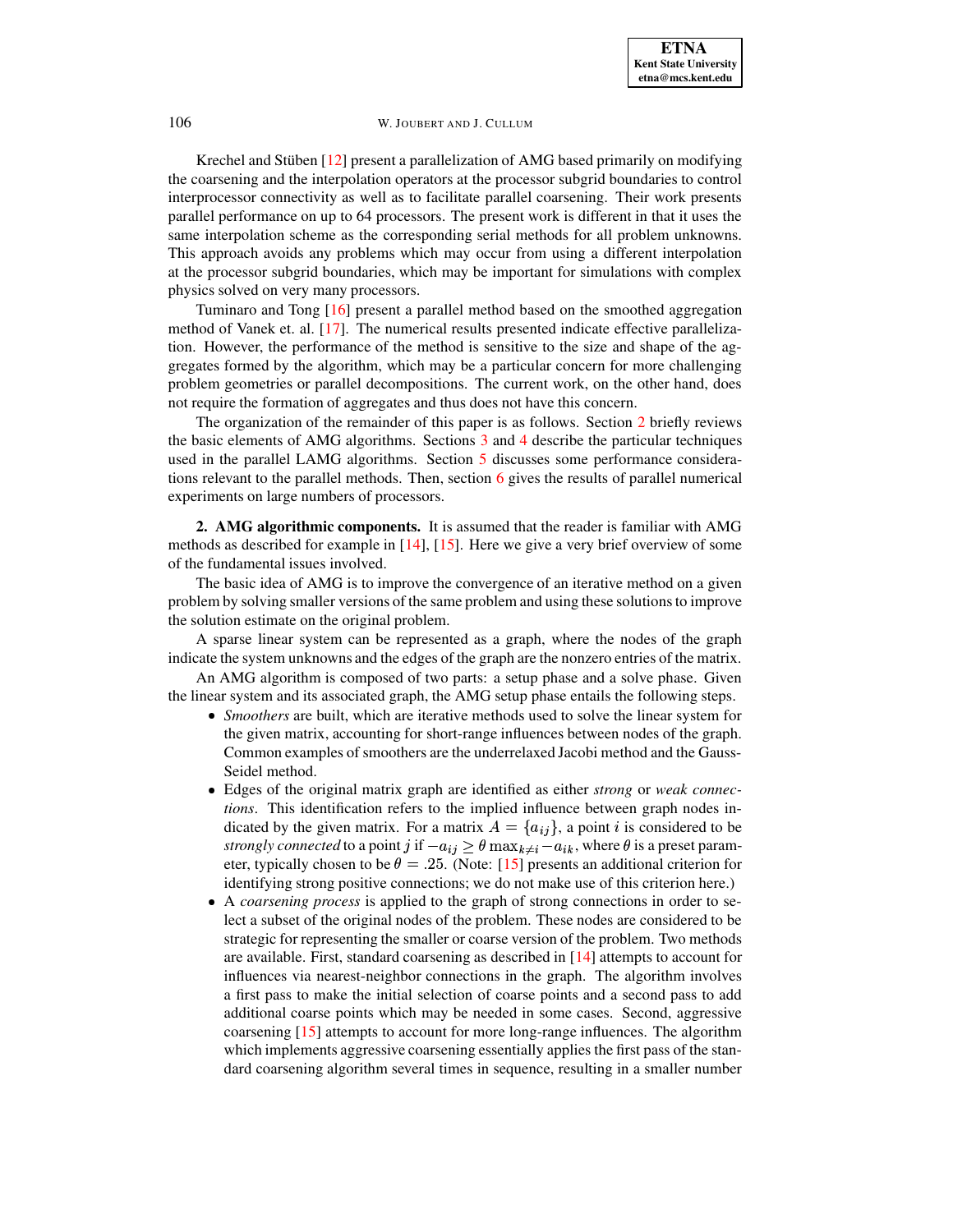of coarse points.

- *Intergrid transfer operators* are formed to transfer vectors between the original problem nodes and the coarse problem nodes. Two methods are considered: Ruge/Stüben interpolation [\[14\]](#page-23-4), used with standard coarsening, and multipass interpolation [\[15\]](#page-23-8), used with aggressive coarsening. The resulting interpolation operator can then optionally be modified in several ways. First, Jacobi relaxation of interpolation can be used to improve the quality of the interpolation, though this may also make the operator less sparse. Second, thresholding can be applied to make the operator more sparse by discarding small entries. For details, see [\[15\]](#page-23-8).
- These operators are used to *project* the original matrix to a representation of the original problem on the coarse set of nodes.
- The above procedure is repeated *recursively* on the resulting matrix, until a maximum number of levels is reached. The algorithm may coarsen down to a single point or alternatively stop coarsening when some specified criterion is attained. The problem on the coarsest grid can then be solved by a direct or an iterative method.

Given an AMG setup, the following steps are performed to execute a single AMG iteration or V-cycle:

- A residual  $r^{(n)} = b Au^{(n)}$  is formed based on the current approximate solution  $u^{(n)}$  for the given linear system  $Au = b$ .
- Several smoothing steps are applied to this residual.
- The result is transferred to the coarse grid.
- An approximate solve is performed on this smaller system, using the AMG solve process applied recursively.
- The result is transferred back to the original problem nodes.
- Several additional smoothing steps are applied.

This V-cycle AMG iteration can be accelerated by a conjugate gradient-type method, for which the V-cycle is considered to be a preconditioning step.

<span id="page-2-0"></span>**3. AMG algorithms and their parallelization.** The LAMG code implements parallel extensions of Ruge/Stüben AMG  $[14]$  and Stüben's aggressive coarsening AMG  $[15]$ . Unless otherwise noted, the algorithm definitions in LAMG follow the descriptions given in [\[14\]](#page-23-4) and [\[15\]](#page-23-8). For additional details, see [\[9\]](#page-23-6).

Many underlying components of these two serial algorithms are easily parallelized using standard sparse parallel linear algebra techniques. This includes such operations as sparse matrix-vector products, sparse matrix-matrix products and global inner products. The parallelization of certain other parts of AMG requires particular attention so that parallel scalability is attained. The parallelization of these parts is described below.

**3.1. Smoother.** The primary smoother used at each level is underrelaxed Jacobi smoothing. The relaxation factor is computed via Gershgorin's circle theorem applied to the given matrix.

Though underrelaxed Jacobi smoothing performs well for the cases studied, in some cases using the Jacobi-preconditioned conjugate gradient method (JCG) as a smoother can give improved performance. Conjugate gradient methods have been used as multigrid smoothers before; see e.g. [\[4\]](#page-23-12), [\[6\]](#page-23-13). Our experience has been that for sufficiently well-behaved problems, e.g. discretizations of Poisson problems, JCG smoothing can improve both solution time and scalability relative to underrelaxed Jacobi smoothing. However, the use of a nonstationary method such as JCG as a smoother makes the AMG V-cycle preconditioning a nonlinear operator, potentially causing convergence problems. To increase robustness in the presence of these nonlinearities, the flexible GMRES acceleration method FGMRES is used as the acceleration for the multigrid V-cycle preconditioner when JCG smoothing is used.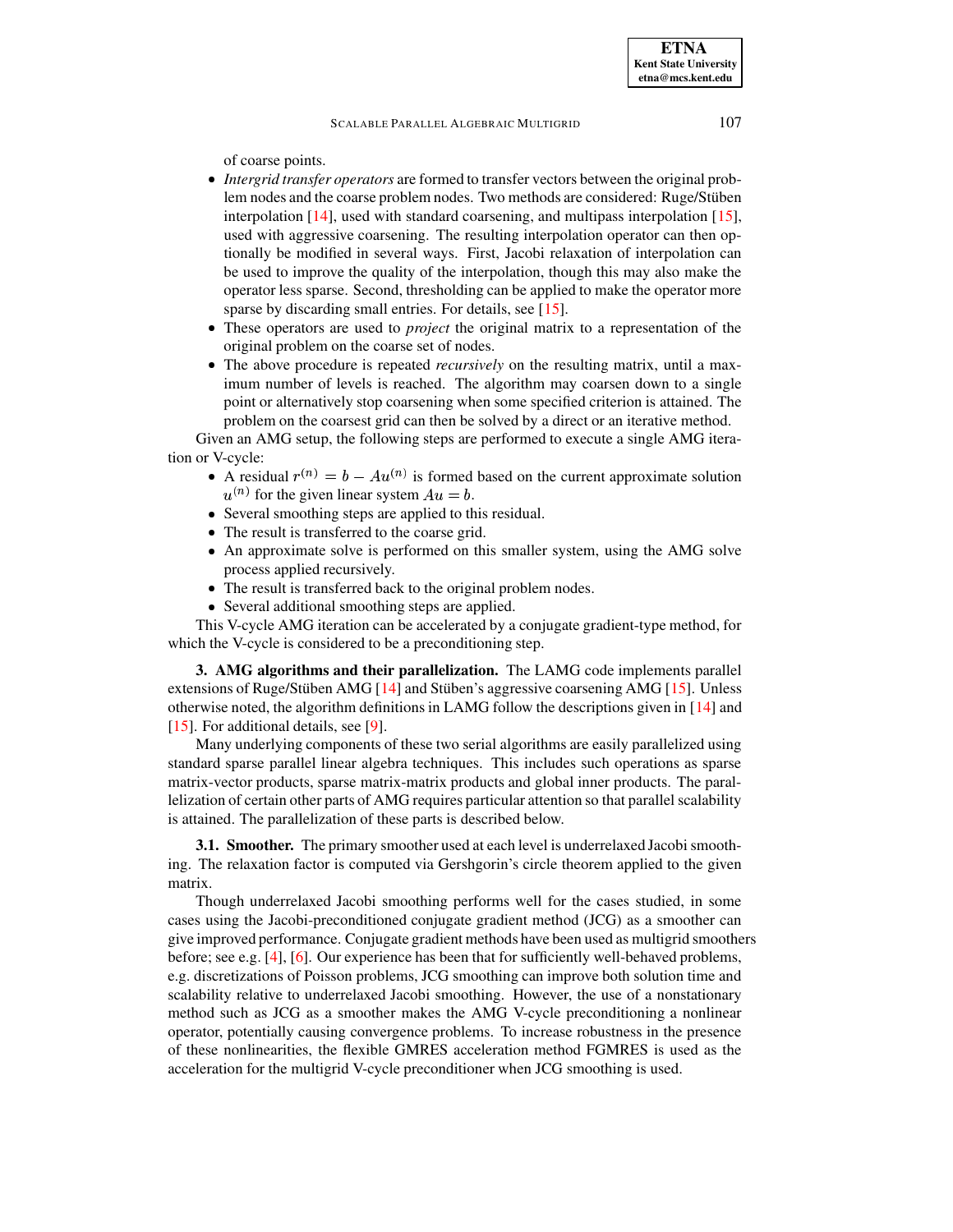**3.2. Coarsening.** The coarsening strategy used for parallel computation must not only be parallelizable but also yield coarse grid problems which are suitable for efficient parallel solution.

Ruge/Stüben  $[14]$  coarsening generates coarse grid problems which can be solved in parallel efficiently for matrices derived from 2-D physical problems. However, for 3-D problems the coarse grid matrices generated generally have increasing numbers of nonzeros per row as the number of multigrid levels is increased. This results in increased interprocessor communication which destroys scalability, especially for the AMG setup phase; see section [5](#page-7-0) below.

To mitigate this effect, aggressive coarsening as defined in [\[15\]](#page-23-8) is used. The rate of coarsening between levels is tunable; aggressive coarsening methods considered here are A2 coarsening (moderately aggressive), A1 coarsening (more aggressive), and (4,4) coarsening (even more aggressive); see [\[15\]](#page-23-8).

Our experience has been that for a given aggressiveness setting, more difficult problems tend to generate more coarse grid points to represent the problem on coarse grids. For these cases, the aggressiveness of the coarsening may need to be increased to enforce adequate sparsity of the coarse grid matrices.

The algorithms of [\[15\]](#page-23-8) utilize aggressive coarsening only for the coarsening step at the first level of the AMG hierarchy. However, our experiments with large 3-D problems indicate the need to apply aggressive coarsening at every level of the AMG hierarchy, to insure that the coarse grid matrices at each level are kept sparse (see Subsection [5.5\)](#page-11-0). Therefore, in the present work aggressive coarsening is used at every level.

Each step of the aggressive coarsening process requires the use of a standard coarsening kernel. The original Ruge/Stüben algorithm  $[14]$  defined standard coarsening as a two-pass method for generating coarse grids. This entailed a first pass similar to a greedy maximal independent set (MIS) algorithm and a second pass which added additional coarse grid points. The second pass of this algorithm is sequential but can be efficiently parallelized via a simple reordering of the unknowns. In this case the processor subgrid interiors are visited first, then the processor subgrid boundaries are visited by first coloring the processors in such a way that processors of the same color can work independently and then visiting each color in sequence. However, the second pass, as pointed out by Stüben  $[15]$ , is not essential when aggressive coarsening and multipass interpolation are used. Therefore we use only the first pass of the coarsening algorithm.

Parallelization of the first pass of standard coarsening presents significant challenges. The parallel coarsening strategy used is described in section [4.](#page-5-0)

**3.3. Interpolation.** As in [\[15\]](#page-23-8), we use multipass interpolation in combination with aggressive coarsening. Multipass interpolation parallelizes in a straightforward way, and the parallelized method gives identical results (up to roundoff) to the serial method. Also fol-lowing [\[15\]](#page-23-8), we use (full) Jacobi relaxation of interpolation to refine the resulting operators, followed by thresholding to eliminate very small entries of these operators. These algorithm components also parallelize in a natural way.

**3.4. Number of levels.** Multiplicative multigrid methods of the type examined in this paper have an inherent  $log(n)$  complexity component pertaining to the communication requirements for each multigrid level as the number of levels is increased by  $log(n)$  for larger problems. In a parallel context, this means there is an order  $log(p)$  component in the execution time. Fortunately, this  $log(p)$  factor in the scaling is typically small and in fact can be made even smaller by limiting the number of multigrid levels used.

For parallel AMG solves, performing work on the coarsest grids can be expensive because of the communication requirements relative to the computations performed. For this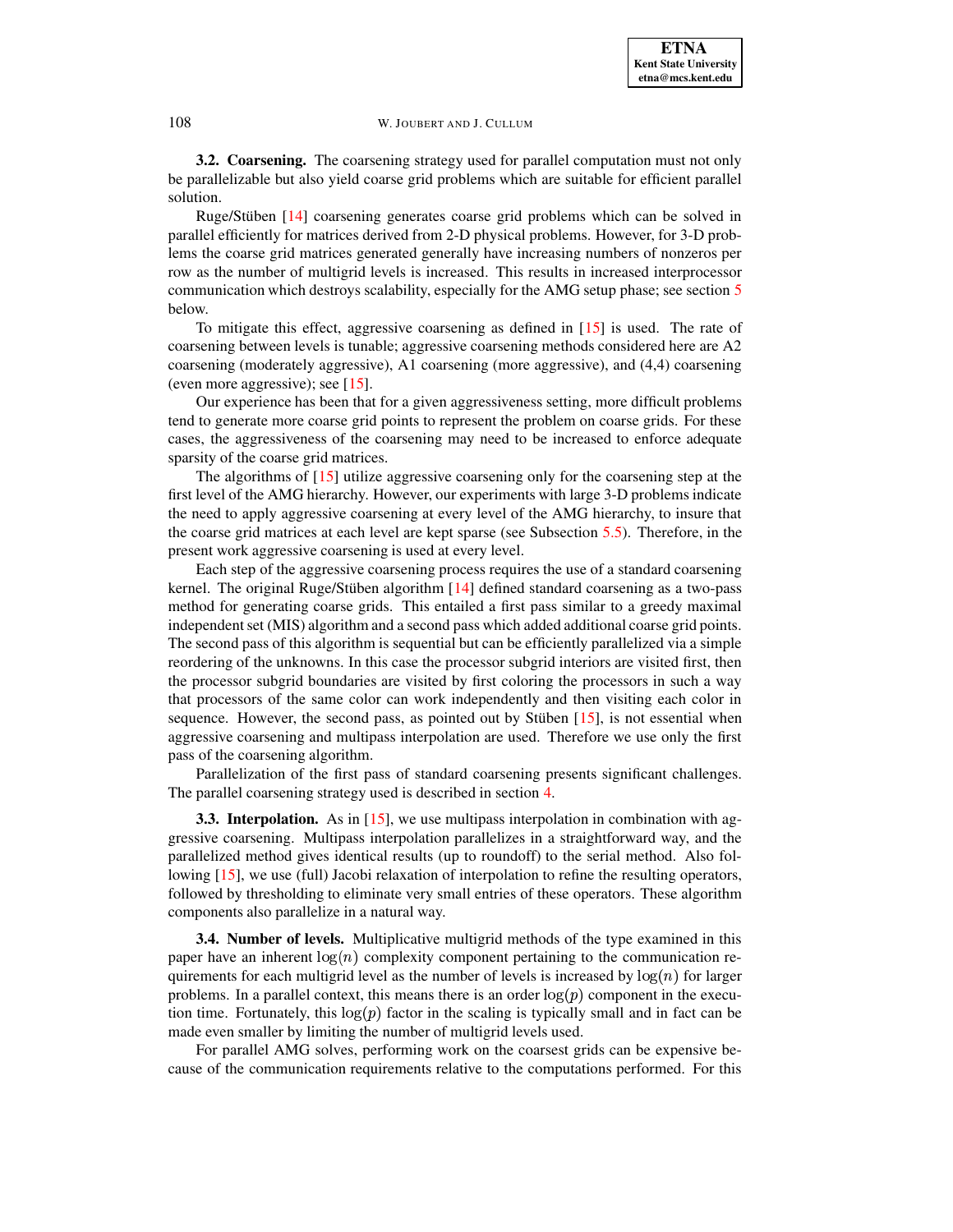reason, when the linear system matrix is symmetric, the coarsening process is halted when a bound on the condition number of the problem at that level is sufficiently small. This bound is computed using the conservative Gershgorin eigenvalue bounds for the matrix at that level. If a halt is indicated, the corresponding coarse grid is treated as the coarsest grid in the AMG hierarchy and the problem at that level is solved without recourse to more multigrid levels.

**3.5. Solves on the coarsest grid.** Since the matrix on the coarsest grid necessarily has a bounded condition number, the number of iterations required for an iterative method to solve the corresponding linear system to a given tolerance is bounded. Thus we solve the coarsest system with an iterative method. The two methods used are underrelaxed Jacobi iteration and the Jacobi conjugate gradient method.

The iteration terminates when the ratio of the two-norm of the residual vector to the two-norm of the right-hand side vector is less than or equal to a given tolerance.

It should be noted that using a convergence tolerance rather than specifying a fixed number of iterations for the coarse grid solve introduces a mild nonlinearity into the multigrid V-cycle preconditioner. Likewise, use of the Jacobi conjugate gradient method rather than underrelaxed Jacobi also introduces a slight nonlinearity. Though problematic in theory, these factors did not cause a problem for any of the runs presented here. In any case, the nonlinearity can easily be eliminated by requiring a fixed number of iterations of standard or underrelaxed Jacobi for the coarse grid solve without use of a convergence tolerance.

**3.6. Acceleration for the V-cycle preconditioner.** To achieve speed and robustness, the AMG V-cycle is used as a preconditioner to a conjugate gradient-type iterative acceleration method. Two methods are considered: the conjugate gradient (CG) method and a restarted flexible GMRES (FGMRES) method.

The iteration terminates when the ratio of the two-norm of the residual vector to the two-norm of the right-hand side vector is less than or equal to a given tolerance.

**3.7. Load rebalancing.** For irregular problems it is possible for the number of coarse grid points generated on different processors to be nonuniform, even if the original problem is properly load balanced, resulting in uneven workloads across processors. To insure efficient performance on coarse grids, a simple load balancing scheme is applied to the coarse grid matrix at each level to reduce any significant load imbalance with respect to the original problem distribution introduced by the coarsening. In this scheme, a diffusive load rebalancing method is used to migrate subgrid boundary unknowns from overweighted processors to underweighted ones.

**3.8. Reducing the number of processors used for coarse grids.** For the coarse grid matrices, parallel efficiency is decreased because a small problem is being solved across a large number of processors. In particular, each processor may be connected to a very large number of other processors via the given matrix, which is problematic because of communication latencies. This is not an issue for large numbers of unknowns per processor but may be an issue when the number of unknowns per processor is small and thus communication costs are more dominant (for details regarding the impact of this issue on multigrid performance, see e.g. [\[5\]](#page-23-14)).

To address this, an operation is performed which reduces the number of processors which store the coarse grid problems, via a redistribution of these problems. In this technique, at each multigrid level the number of processors used to hold the problem is optionally reduced by a power of two. A heuristic is used to determine how much reduction, if any, is to be made, based on the relevant computation and communication costs.

Experiments show that this technique is effective, reducing the total solve time by as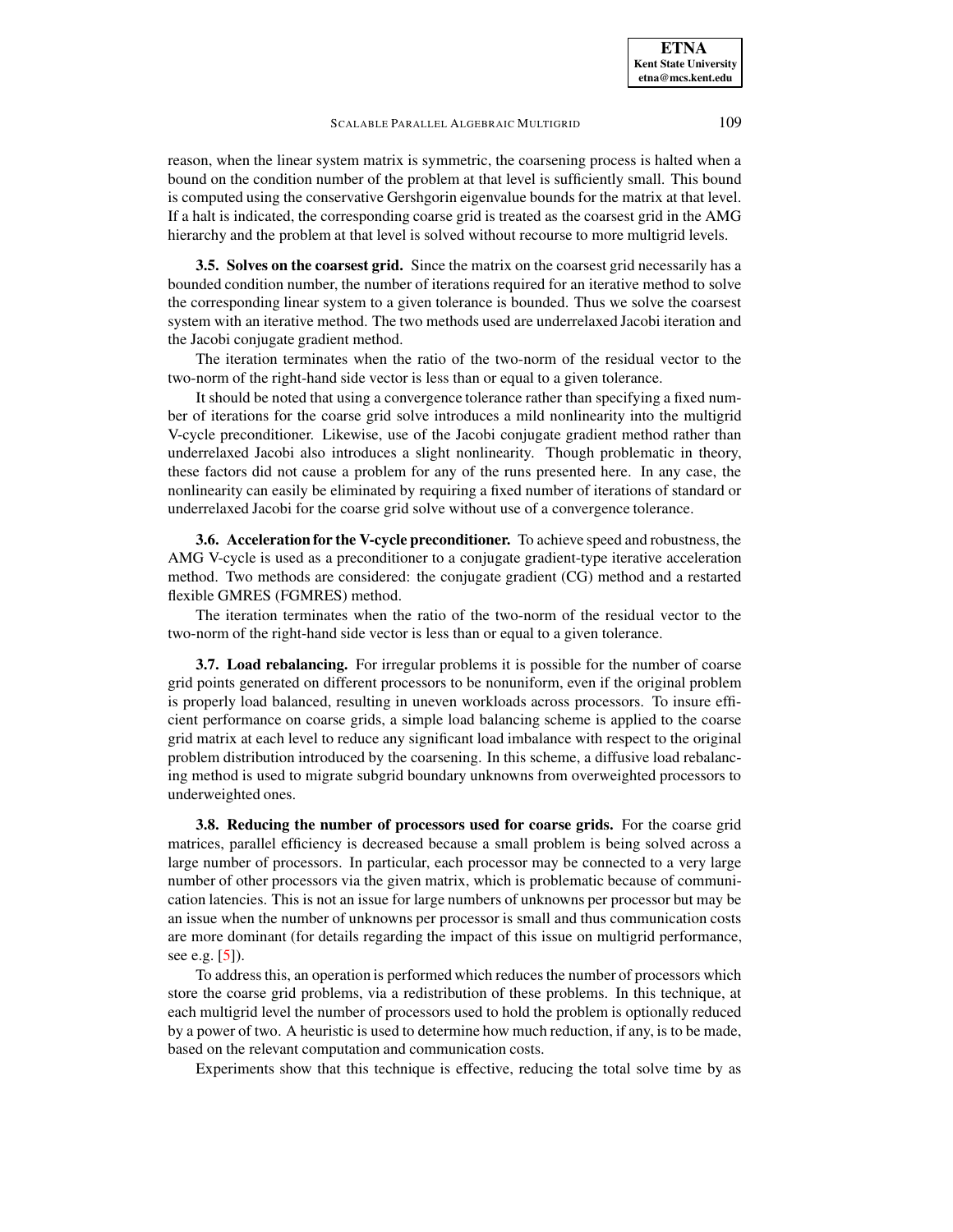much as a factor of two or more for some cases of smaller numbers of unknowns per processor.

**3.9. Processor graph coloring algorithms.** Several parts of the parallel AMG algorithm require the formation of a graph incidence matrix of size  $p$  on a processor. This includes for example the processor reduction operation mentioned above, pass 2 of Ruge/Stüben coarsening, and the parallel coarsening strategy described in the next section.

These coloring algorithms have order  $p$  complexity and are potentially problematic for very large numbers of processors. However, for the experiments described in this paper on up to 3500 processors, these algorithm components did not pose a problem to scalability.

For larger numbers of processors, e.g. for machines such as Blue Gene/L, alternative graph algorithms can be used to circumvent the order  $p$  complexity problem. For example, parallel graph coloring algorithms [\[8\]](#page-23-9) provide a significantly better probabilistic performance bound than the deterministic algorithms described here. Our experience with these algorithms on smaller numbers of processors thus far suggest that they give good results.

<span id="page-5-0"></span>**4. New parallel coarsening strategy.** The coarse grid selection process is the most difficult component of an AMG algorithm to parallelize efficiently. As described in [\[14\]](#page-23-4) and [\[15\]](#page-23-8), the uniprocessor coarse grid selection algorithm resembles a greedy MIS algorithm which is inherently sequential.

This algorithm is roughly defined by Algorithm  $4.1$ . The labels C and F refer respectively to the selected set of coarse grid points and the complement of this set. Also, denotes the matrix at the given level, and  $A_{strong}$  denotes the matrix of strong connections in A obtained by dropping entries in A which are small as described in section [2.](#page-1-0) The value  $\lambda_i$  is initialized to the degree of node  $i$  in the adjacency graph of  $A_{strong}$ . The procedure cycles until all nodes in this graph are labeled C or F. Nodes  $\{i, j\}$  are said to be connected via  $A_{strong}$  if and only if  $A_{strong}(i, j) \neq 0$ .

```
ALGORITHM 4.1. (Uniprocessor Coarsening)
At each level of the AMG hierarchy form A_{strong} from A.
Pass 1: Initialize \lambda_i to the degree of node i in A_{strong}.
  Until all nodes are labeled C or F points
    Select node i with maximum \lambda_i and label i a C point.
   Label all nodes connected to i via A_{strong} as F points.
    Set \lambda_j = \lambda_j + 1 for each node j connected to these F points via A_{strong}End
End
Pass 2:
  For each pair of F points \{i,j\} labeled in pass 1 connected via A_{strong},
     ensure a common C point by adding new C points if necessary.
End
```
Pass 1 of Algorithm [4.1](#page-5-1) is sequential in nature, tending to sweep through the grid in a wavefront fashion. This typically keeps the number of strong F-F connections small, which is good for convergence. However, sequential calculations are problematic for scalable parallel computations.

Parallelization is obtained by generalizing Algorithm [4.1.](#page-5-1) A naive approach to parallelization would apply Algorithm [4.1](#page-5-1) independently and in parallel to the subgrid of the problem on each processor. However, this approach results in coarsenings which tend to have a large number of strong F-F connections across processor subgrid boundaries, due to labeling mismatches between neighbor processors. Some of these F points could be converted to C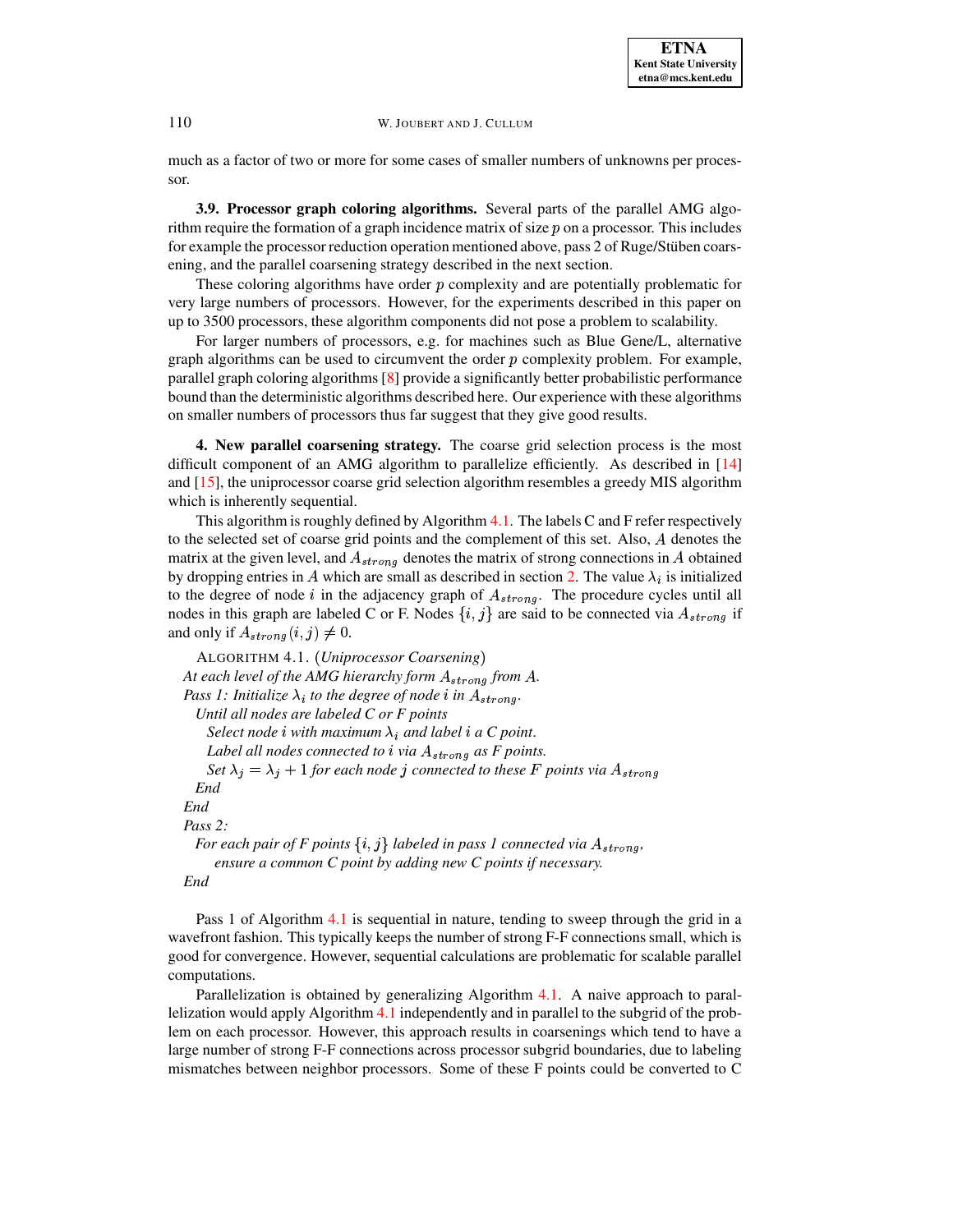points by applying pass 2 of the algorithm. However, particularly for 3-D problems of interest, the resulting coarse grids would not be coarse enough to control the overall operator complexity of the resulting parallel AMG algorithm.

The novel approach used here *introduces a limited amount of sequentiality* between neighbor processor computations to decrease the number of mismatched subgrid boundary cells. First a coloring of the processors relative to the matrix  $A_{strong}$  of strong connections is generated. Pass 1 of the uniprocessor Algorithm [4.1](#page-5-1) is then applied to each color in sequence on the processors corresponding to that color. When pass 1 of Algorithm [4.1](#page-5-1) is applied to the subgrid on a processor for a given color, this coarsening operation flags some of the unknowns on neighbor processors, to label these unknowns as F points or modify their  $\lambda_i$  values. At the end of processing each color, these modifications are communicated to neighbor processors as a prelude to commencing the next color.

This algorithm makes use of the processor connectivity graph relative to  $A_{strong}$ . This is the graph whose number of nodes equals the number of processors and for which two nodes are connected if and only if the matrix  $A_{strong}$  has at least one connection between the corresponding processors. Note that this graph is small, thus computations using this graph are very fast.

```
ALGORITHM 4.2. (Parallel Coarsening)
Generate a MIS with respect to the processor graph.
Assign a color value of 1 to each processor in the resulting MIS.
Set i = 2.Until all processors are colored
 Generate a MIS with respect to the subgraph of the processor graph
     composed of all processors connected to processors previously colored.
 Assign a color value of  to each processor in the resulting MIS set.
  Set i = i + 1.End
Artificially limit the number of colors n_c generated.
For each color in sequence
 Perform pass 1 of Algorithm 4.1 on every processor of the given color,
     taking into account possible F/C point selections and \lambda_i modifications
    from neighbor processors for previous colors.
  Communicate all F/C point selections and \lambda_i modifications to
 neighbor processors.
End
```
For the experiments presented in this paper, an order(p) greedy MIS algorithm is used for computations with the processor connectivity graph, though one may alternatively use a Luby-type parallel randomized MIS algorithm which has a better (probabilistic) computational complexity bound; cf. [\[13\]](#page-23-10). Also, if a smaller number of points in the resulting set for the first color is desired, then it is possible to apply alternatively a MIS algorithm to some power of the processor graph, e.g. the square of the processor graph, rather than the processor graph itself. These approaches are not used for the experiments presented here.

The number of colors  $n_c$  generated is artificially limited by recoloring all processors with color value higher than  $n_c$  to have color  $n_c$ . This limits the loss of parallelism of this part of the AMG algorithm to a small amount.

For the numerical experiments presented in this paper, the first AMG coarsening level uses  $n_c = 2$ . For coarser grids at lower levels, there are fewer unknowns, thus the time required for the calculation of the coarse points is less significant and therefore computa-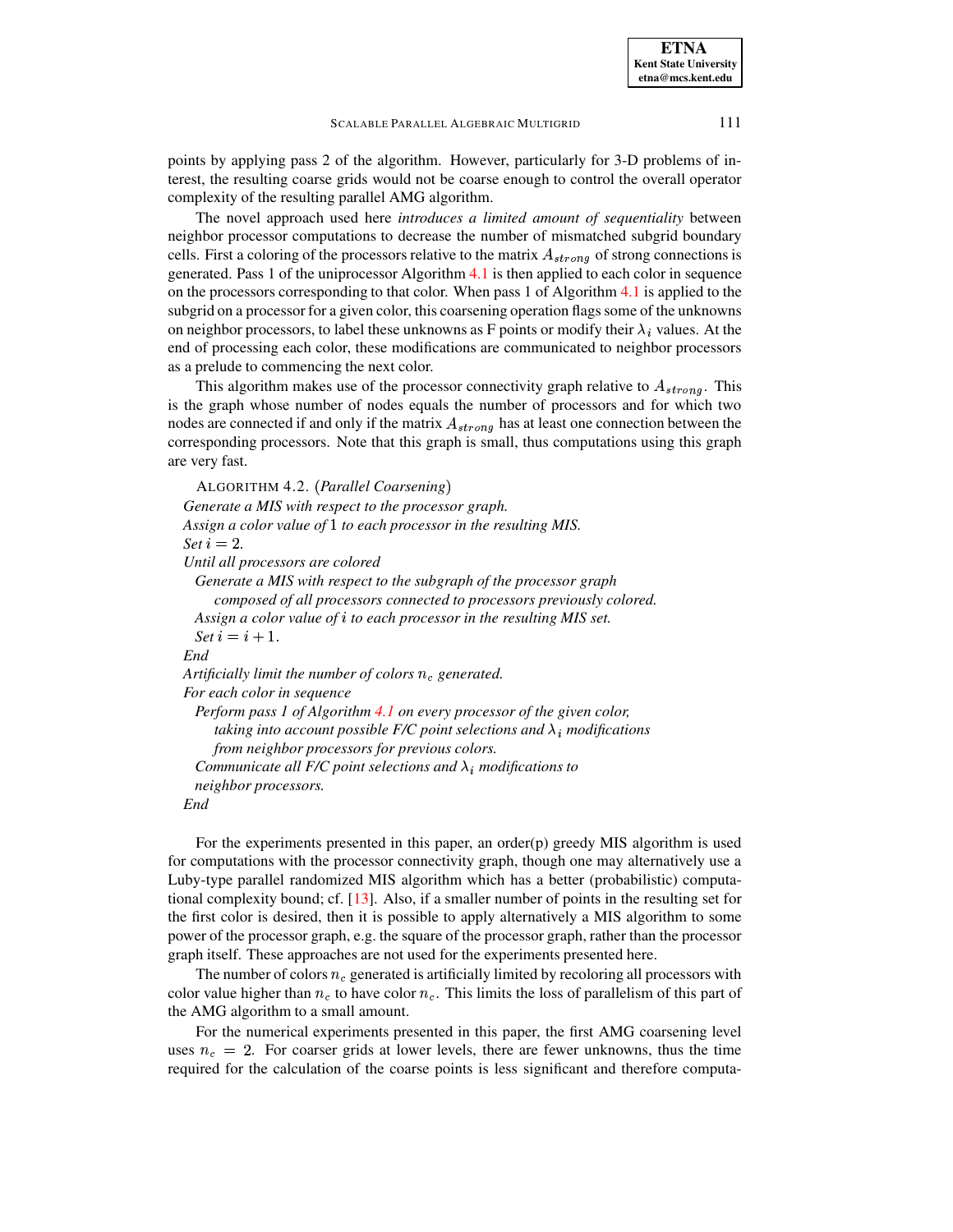tions can be allowed to be more sequential without serious impact on parallel performance. The number of steps allowed at level  $\ell$  is  $(n_c)_\ell = 2(N_1/N_\ell)^f$ , where  $N_\ell$  is the number of unknowns of the problem at level  $\ell$  and  $f = .7$ . Thus larger numbers of parallel steps are allowed based on the effective overall grid cell reduction at the given level.

The effect of Algorithm [4.2](#page-6-0) is in effect to create small computational wavefronts in the processor grid. It is easy to see that for a connected domain, if the initial MIS were instead chosen to to be a single processor, and  $n_c$  were not limited, then the processor coloring would sweep across the processors as a wavefront. This coupled with the fact that the computation on each processor is itself a wavefront sweep shows that the resulting parallel algorithm is very similar to the uniprocessor algorithm, which itself performs a wavefront sweep over the entire global grid.

Introducing some sequentiality in the computation recovers most of the quality of the grids generated by the serial algorithm, Algorithm [4.1.](#page-5-1) At the same time, the fact that the coarse grid selection consumes a small fraction of the cost of the entire AMG algorithm (typically less than ten percent) makes it feasible to accept a slight sacrifice of parallelism for this part of the algorithm in order to recover scalability of the overall AMG algorithm. This will be demonstrated in the parallel performance data presented later in this paper.

## **5. Performance considerations.**

<span id="page-7-0"></span>**5.1. AMG parameter settings and code versions.** The experiments presented in this paper use several combinations of solver options. This variation of solver options combinations does not imply that problem-specific tuning is required to solve the targeted problems effectively, but rather that for some situations certain adjustments can give some degree of improved performance. The choices are described in Table [5.1.](#page-8-0)

The first combination of options, denoted "standard" or **S1**, assumes LAMG code version 1.4.5. This set of options is intended to give good performance on general problems without any problem-specific tuning.

The second combination of options, denoted "fast" or **F**, also assumes LAMG code version 1.4.5. This set of options is tuned to give better performance than the standard options for some very well-behaved problems, e.g. Poisson problems. In particular, the improved interpolation and the stronger smoother give better performance for these problems, though as discussed earlier the latter is problematic for more general linear systems.

The final combination of settings, denoted **S2**, assumes a later version of LAMG, code version 1.5.5. This more recent LAMG version includes all the functionality and performance of the earlier version but also includes the processor reduction algorithm described earlier as well as other small performance improvements. These options are identical to the **S1** options except for use of the processor reduction algorithm and a change in the number of smoother steps which was found to give comparable but slightly better performance in many cases.

**5.2. Platforms used for experiments.** Tests are run on the Compaq QA, QB and QSC platforms at Los Alamos National Laboratory (LANL). Each of these machines is a cluster of Compaq AlphaServer ES45 nodes, each of which is a 4-CPU SMP with EV68 1.25 GHz processors with 16 MB cache and 8, 16 or 32 GB of node main memory. The nodes are connected by a high-speed Quadrics Interconnect fat-tree network. The QA and QB platforms each have 4096 processors, 512 of which are file server nodes, while the QSC platform has 1024 processors, 256 of which are file server nodes. All calculations were performed using 64-bit floating point arithmetic. MPI was used for interprocessor communication. Jobs can be run using either 3 or 4 processors of each 4-processor node; using 3 out of 4 processors per node can result in better performance since one processor is left free to process system tasks for that node.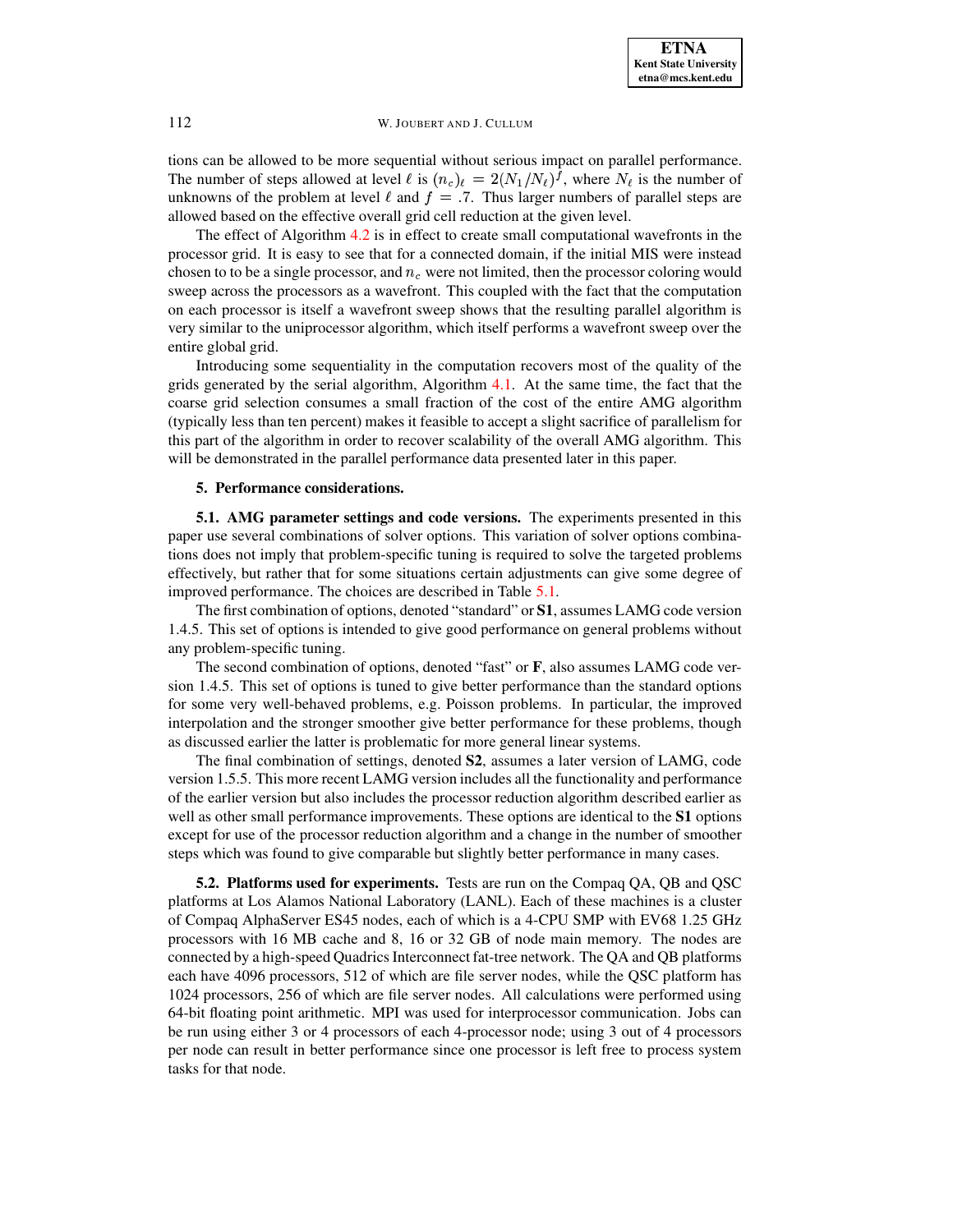#### TABLE 5.1 *LAMG Options*

<span id="page-8-0"></span>

| Name                                     | S1             | F                           | S <sub>2</sub> |
|------------------------------------------|----------------|-----------------------------|----------------|
| <b>LAMG Code Version</b>                 | 1.4.5          | 1.4.5                       | 1.5.5          |
| Pre/Postsmoother Method                  | Jacobi         | JCG                         | Jacobi         |
| Pre/Postsmoother Iterations              | $\mathfrak{D}$ | 4                           | 4              |
| V-cycle Acceleration                     | CG             | <b>FGMRES</b>               | CG             |
| Convergence Tolerance                    | $1e-12$        | $1e-12$                     | $1e-12$        |
| Coarsening Method                        | $\mathbf{A}1$  | A <sub>1</sub>              | $\mathbf{A}1$  |
| Jacobi Relaxation of Interp. Steps       |                | $\mathcal{D}_{\mathcal{L}}$ | ı              |
| <b>Interpolation Thresholding Factor</b> | $\mathcal{D}$  | $\cdot$ 1                   | $\cdot$        |
| <b>Coarsest Matrix Condition Bound</b>   | 30.            | 30.                         | 30.            |
| Coarsest Grid Solver                     | Jacobi         | JCG                         | Jacobi         |
| Coarsest Grid Convergence Tolerance      | $\cdot$ 1      | $\cdot$ 1                   | $\cdot$ 1      |
| Load Rebalancing                         | yes            | yes                         | yes            |
| <b>Processor Reduction</b>               | no             | no                          | yes            |

For numerical experiments, unless otherwise noted wallclock times are reported in seconds.

<span id="page-8-1"></span>**5.3. Description of model problems.** Several classes of model problems are used for numerical experiments.

- *3-D Poisson Problems.* This problem set consists of a sequence of model 3-D Poisson problems based on a 7-point discretization of the equation  $-u_{xx}-u_{yy}-u_{zz}=f$ <sup>j</sup> on a regular rectahedral domain with Dirichlet boundary conditions. Each processor has a cube-shaped subgrid of dimensions  $n \times n \times n$ . These subgrids are combined as tiles to form global grids of the respective sizes. For example, for  $p$  processors a problem decomposition of  $p_x \times p_y \times p_z$  is used, where  $p = p_x \cdot p_y \cdot p_z$ . In each test the true solution to the problem is a vector of all 1s; experiments with other righthand-side vectors gave qualitatively similar results. In each case the initial guess is the zero vector.
- *3-D Discontinuous Problems.* This problem set consists of the following modifications of the Poisson problems defined above. Material discontinuities are introduced. In particular, the diffusion coefficient in the lower half of the domain with respect to the  $x$ -coordinate differs from that of the upper half of the domain by a factor of  $10^6$ . Otherwise, the problem specifications are the same as those for the 3-D Poisson problems.
- *3-D Poisson Problems, Higher-Order Discretizations.* This problem set consists of Poisson problems constructed as in the 3-D Poisson problems described above but which utilize higher-order discretizations of a 3-D Poisson problem. Problems using a 19-point stencil and problems using a 27-point stencil are constructed. Otherwise, the problem specifications are the same as those for the 3-D 7-point Poisson problems.
- *2-D Poisson Problems.* This problem set consists of a sequence of model 2-D Poisson problems discretized with 5-point finite differences for the equation  $-u_{xx}$  –  $u_{yy} = f$  on a regular rectangular domain with Dirichlet boundary conditions. Each processor has a square-shaped subgrid of dimensions  $n \times n$ . These subgrids are combined as tiles to form global grids of the respective sizes, e.g. for  $p$  processors a problem decomposition of  $p_x \times p_y$  is used, where  $p = p_x \cdot p_y$ . Otherwise, the problem specifications are the same as those for the 3-D Poisson problems.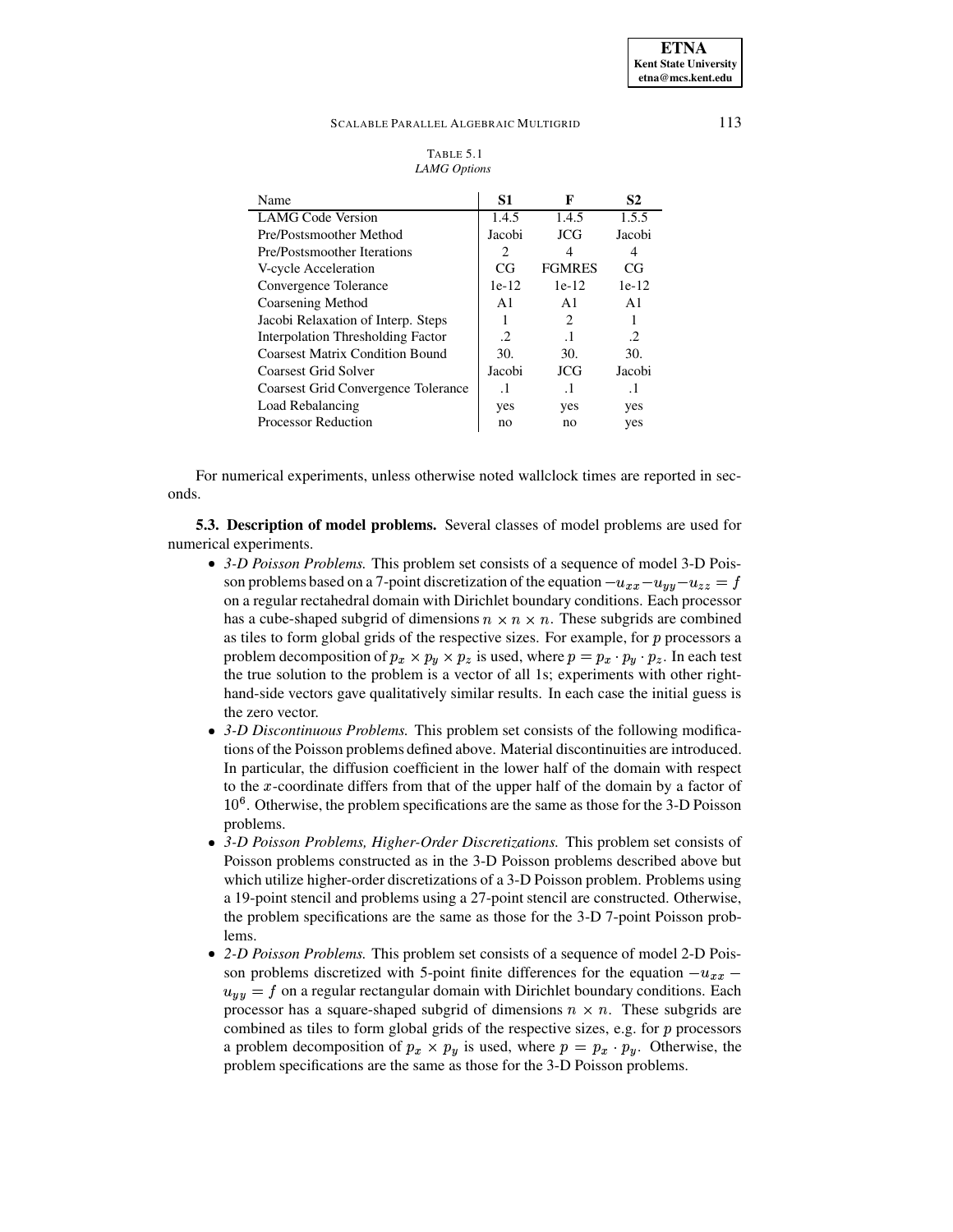<span id="page-9-0"></span>

| $\boldsymbol{n}$ | Number of<br><b>Unknowns</b> | AMG<br>Iter | AMG<br>Setup<br>Time | AMG<br>Solve<br>Time | AMG<br>Total<br>Time | JCG<br>Iter | <b>JCG</b><br>Time |
|------------------|------------------------------|-------------|----------------------|----------------------|----------------------|-------------|--------------------|
| 6                | 216                          | 11          | 0.01                 | 0.00                 | 0.02                 | 10          | 0.00               |
| 12               | 1728                         | 12          | 0.03                 | 0.02                 | 0.06                 | 37          | 0.01               |
| 25               | 15625                        | 13          | 0.21                 | 0.20                 | 0.41                 | 82          | 0.13               |
| 50               | 125000                       | 15          | 2.37                 | 3.69                 | 6.06                 | 158         | 3.93               |
| 100              | 1000000                      | 20          | 26.78                | 53.60                | 80.39                | 312         | 91.13              |
| 200              | 8000000                      | 19          | 230.44               | 444.72               | 675.15               | 611         | 1512.65            |

TABLE 5.2 *LAMG Performance, 3-D 7-pt Poisson, 1 Processor,* **S2** *Settings*

<span id="page-9-1"></span>**5.4. Single processor performance.** Table [5.2](#page-9-0) summarizes single processor results for 3-D 7-point Poisson problems with increasing numbers of unknowns. LAMG options **S2** as described in Table [5.1](#page-8-0) are used. For comparison, results from applying Jacobi CG to the same problems with the same convergence tolerance are included.

For LAMG one can observe a slow increase in iteration count as the problem size is increased. This compares very favorably with the corresponding scaling of JCG, whose iteration count for this problem set roughly *doubles* whenever  $n$  is doubled. Also, as is typical for AMG solvers of this type, the AMG setup time consumes a significant fraction of the total time, in this case 35-50 percent.

For comparison purposes, Table [5.3](#page-10-0) presents results obtained using the uniprocessor AMG1R6 code authored by Ruge, Stüben and Hempel. AMG1R6 implements Ruge/Stüben AMG as defined in [\[14\]](#page-23-4). The problems being solved, the platform used and stopping test used for this case are the same as those used to generate Table [5.2.](#page-9-0) A comparison of the iteration counts for LAMG, JCG and AMG1R6 is given in Figure [5.1.](#page-10-1) The corresponding solve times per unknown are compared in Figure [5.2.](#page-10-2)

It should be noted that it is difficult to compare results from two different codes in this way. Not only the algorithms but also the implementations are different, which can cause significant differences in runtime performance, e.g. due to cache effects for different problem sizes on the given platform. Nonetheless, some conclusions can be drawn from the comparisons.

Significantly, for LAMG and for AMG1R6, the growth rate of the iteration counts as the problem size is increased is roughly the same, indicating the same basic algorithmic scaling behavior of the two codes. The absolute cost in numbers of iterations is higher for LAMG than for AMG1R6. This is to be expected on account of the aggressive coarsening used in LAMG. Furthermore, the total timings of the two codes are comparable, with LAMG actually faster than AMG1R6 for the largest problem solved. We conclude that on a single processor LAMG performance is as scalable as the performance of the classical Ruge/Stüben AMG method, which is widely considered to be an effective scalable algorithm for serial computers. Finally, it should be noted that this iteration count scalability behavior is not specific to the Poisson problem or to the serial case; the 3-D discontinuous parallel results shown in the next section manifest similar iteration count scalability to the 3-D Poisson problems considered here.

Tables [5.4](#page-11-1) and [5.5](#page-11-2) give additional data for the same runs. Included are the number of multigrid levels; the number of unknowns associated with the coarsest grid; the maximum value over all multigrid levels of the average number of nonzeros per row of the matrix at the given level; the grid complexity, which is the sum of the matrix number of unknowns for all levels divided by the number of unknowns of the original matrix; and the operator complexity,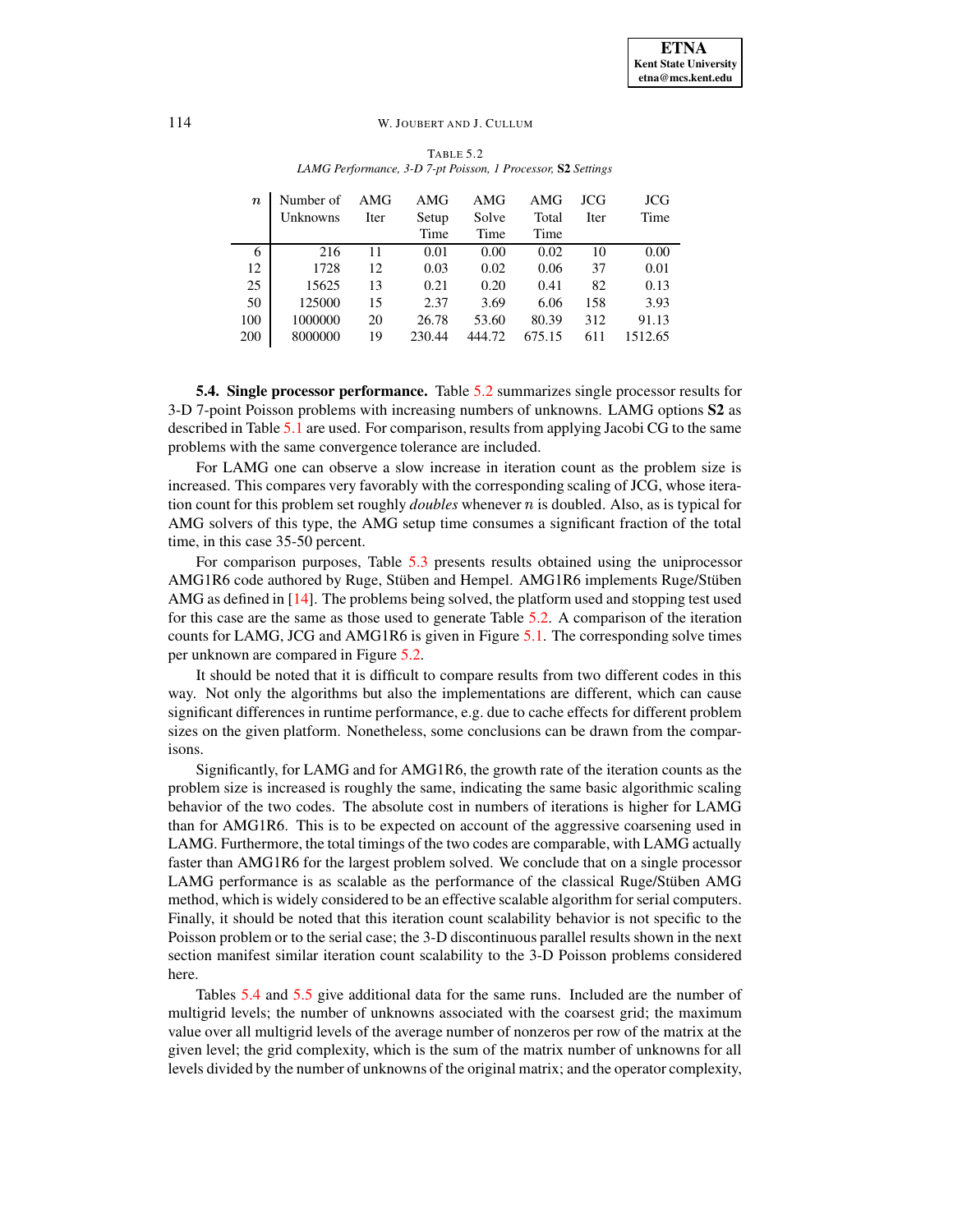| TABLE 5.3                                         |
|---------------------------------------------------|
| AMG1R6 Performance, 3-D 7-pt Poisson, 1 Processor |

<span id="page-10-0"></span>

| $\it n$ | Unknowns | <b>Iterations</b> | Setup  | Solve  | Total  |
|---------|----------|-------------------|--------|--------|--------|
|         |          |                   | Time   | Time   | Time   |
| 6       | 216      | 7                 | 0.00   | 0.00   | 0.00   |
| 12      | 1728     | 8                 | 0.03   | 0.00   | 0.03   |
| 25      | 15625    | 9                 | 0.40   | 0.09   | 0.49   |
| 50      | 125000   | 10                | 4.53   | 1.50   | 6.03   |
| 100     | 1000000  | 11                | 54.70  | 20.02  | 74.72  |
| 200     | 8000000  | 13                | 726.61 | 200.46 | 927.07 |



FIG. 5.1. *LAMG, JCG and AMG1R6 Iteration Counts*

<span id="page-10-1"></span>

<span id="page-10-2"></span>FIG. 5.2. *LAMG, JCG and AMG1R6 Solve Time per Unknown*

which is the sum of the matrix nonzero counts for all levels divided by the number of nonzeros of the original matrix.

Significantly, the maximum average nonzeros per row, which is a measure of matrix sparsity and its impact on communication for the parallel case, is strongly bounded for LAMG, showing very small growth with problem size, while for AMG1R6 this quantity grows very rapidly. The stencil growth in the latter case makes the algorithm impractical for parallel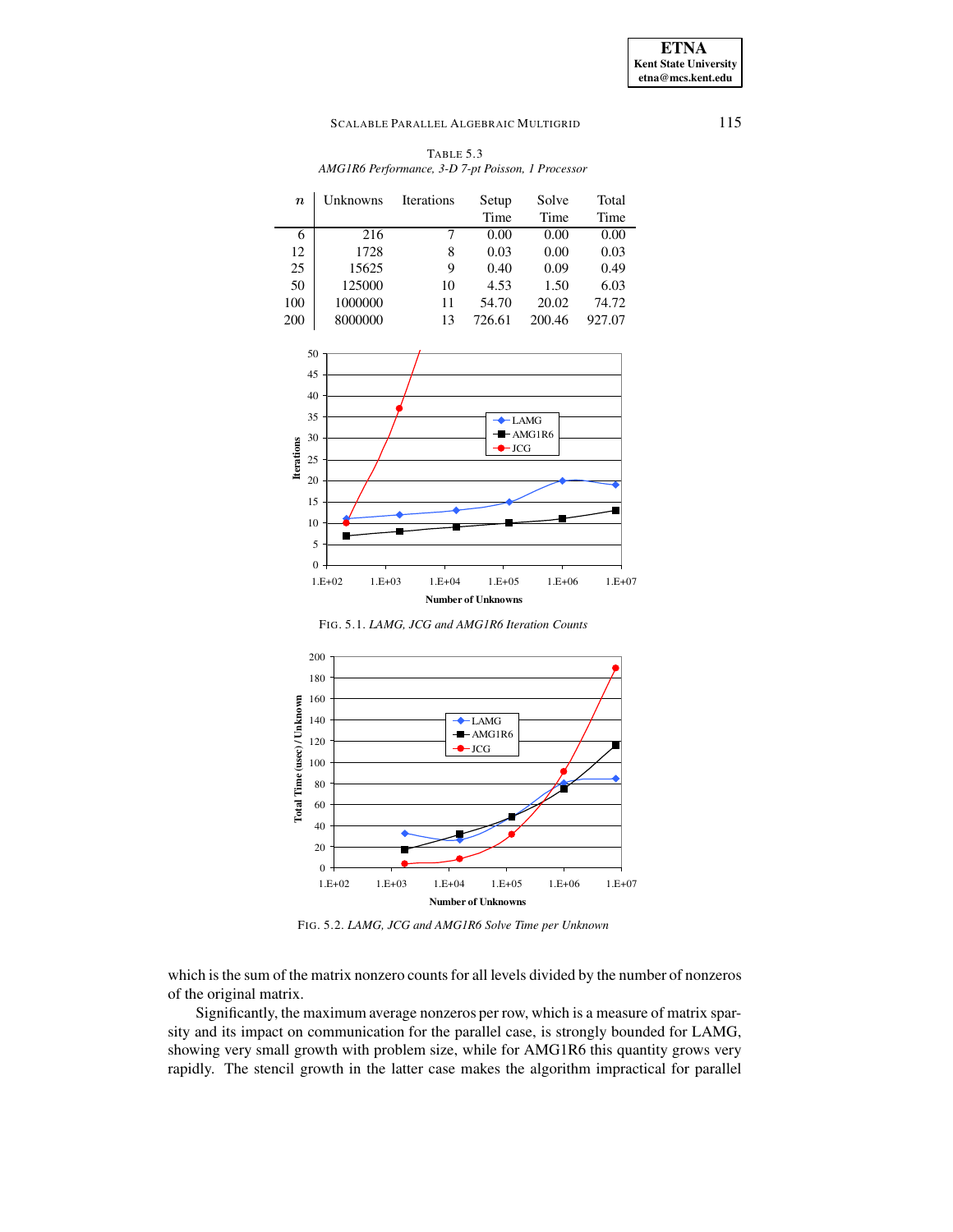| TABLE 5.4                                                 |
|-----------------------------------------------------------|
| LAMG Run Data, 3-D 7-pt Poisson, 1 Processor, S2 Settings |

<span id="page-11-1"></span>

| $\it n$ | Multigrid | Size of        | Maximum      | Grid       | Operator   |
|---------|-----------|----------------|--------------|------------|------------|
|         | Levels    | Coarsest       | Average      | Complexity | Complexity |
|         |           | Grid           | Nonzeros/Row |            |            |
| 6       | 2         | 14             | 9.14         | 1.099      | 1.065      |
| 12      | 3         | $\overline{4}$ | 13.98        | 1.136      | 1.065      |
| 25      | 3         | 28             | 16.08        | 1.136      | 1.057      |
| 50      | 4         | 6              | 22.61        | 1.167      | 1.064      |
| 100     | 4         | 39             | 26.23        | 1.172      | 1.064      |
| 200     | 5         |                | 31.06        | 1.176      | 1.064      |

<span id="page-11-2"></span>TABLE 5.5 *AMG1R6 Run Data, 3-D 7-pt Poisson, 1 Processor*

| $\boldsymbol{n}$ | Multigrid | Maximum      |
|------------------|-----------|--------------|
|                  | Levels    | Average      |
|                  |           | Nonzeros/Row |
| 6                | 6         | 17.48        |
| 12               | 8         | 44.92        |
| 25               | 11        | 105.75       |
| 50               | 13        | 255.94       |
| 100              | 15        | 545.51       |
| 200              | 18        | 1049.70      |

implementation for problems such as this, due to the excessive communication requirements.

It should also be noted that the number of levels for LAMG is much less than for AMG1R6. Aggressive coarsening as well as the condition number criterion for terminating coarsening causes this effect. This improves parallel performance also.

<span id="page-11-0"></span>**5.5. Aggressive coarsening effects.** The algorithm described in this paper differs from those of [\[15\]](#page-23-8) in that the former uses aggressive coarsening on all multigrid levels while the latter do so only for the coarsening of the finest grid level.

To compare these two approaches, performance data is presented in Table [5.6](#page-12-0) using the same problems and solver settings as in Table [5.2,](#page-9-0) except that aggressive coarsening is used only for the first level and standard Ruge/Stüben (pass 1) coarsening is used for all other levels. Multipass interpolation is used for all levels.

It should be noted that, though the results of Table [5.6](#page-12-0) for the maximum average nonzeros per row are considerably better than those of AMG1R6 (Table [5.5\)](#page-11-2), the behavior of this statistic is still not scalable. This growth in the average stencil size is not favorable for parallel communication, thus motivating the need to coarsen aggressively on all multigrid levels.

**5.6. Performance of parallel coarsening.** The results presented thus far are for a single processor. Now we present parallel performance data to examine the impact of the parallel coarsening strategy on AMG performance.

For these experiments we use LAMG with settings **S2** applied to 3-D Poisson problems on 1, 8, 27 and 64 processors.

One aspect of performance potentially affected by the parallel coarsening is the convergence rate of the method. Figure [5.3](#page-12-1) shows the number of iterations required to converge for the test cases. It can be observed that the impact of parallelization on convergence is minimal, in the worst case increasing the iteration count by a factor of about 20 percent. This suggests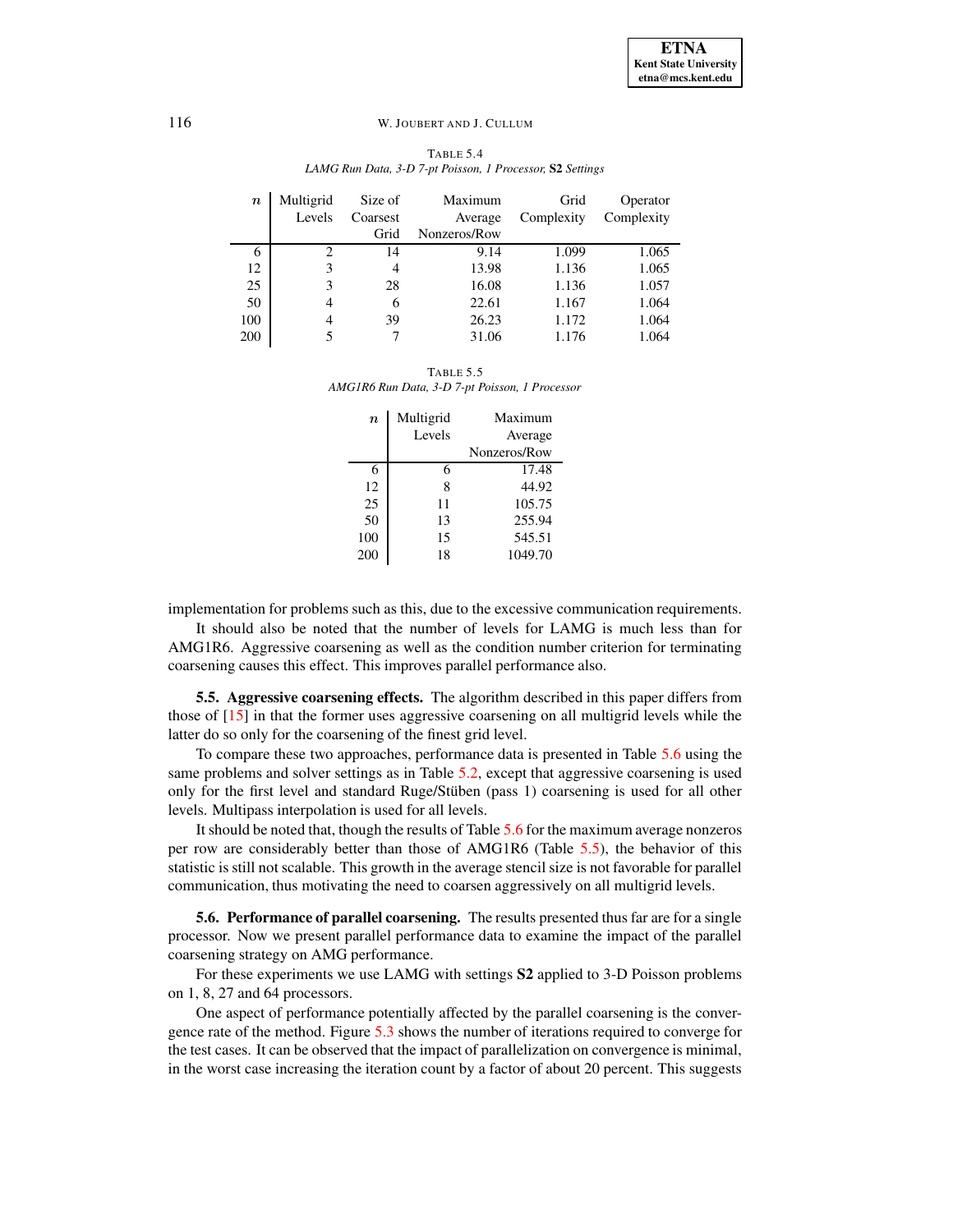| <b>ETNA</b>                  |
|------------------------------|
| <b>Kent State University</b> |
| etna@mcs.kent.edu            |

<span id="page-12-0"></span>TABLE 5.6 *LAMG Run Data, 3-D 7-pt Poisson, 1 Processor,* **S2** *Settings, Aggressive Coarsening on One Level Only*

| $\boldsymbol{n}$ | Multigrid | Maximum      |
|------------------|-----------|--------------|
|                  | Levels    | Average      |
|                  |           | Nonzeros/Row |
| 6                | 2         | 9.14         |
| 12               | 3         | 18.33        |
| 25               |           | 46.86        |
| 50               | 5         | 72.23        |
| 100              | 5         | 126.20       |
| 200              |           | 227.41       |
|                  |           |              |

TABLE 5.7 *Impact of LAMG Parallel Coarsening on Maximum Average Nonzeros per Row*

<span id="page-12-2"></span>

| $\boldsymbol{n}$ | Unknowns / Proc 1 Proc |       | 8 Procs | 27 Procs | 64 Procs |
|------------------|------------------------|-------|---------|----------|----------|
| 6                | 216                    | 9.14  | 15.87   | 21.64    | 23.03    |
| 12               | 1728                   | 13.98 | 17.68   | 23.21    | 25.99    |
| 25               | 15625                  | 16.08 | 22.81   | 26.38    | 28.69    |
| 50               | 125000                 | 22.61 | 28.02   | 30.49    | 31.79    |
| 100              | 1000000                | 26.23 | 30.83   | 31.89    | 32.72    |

that the parallelization strategy for the coarsening has only a small effect on the convergence of the method.



<span id="page-12-1"></span>FIG. 5.3. *Impact of LAMG Parallel Coarsening on Iteration Count*

One can also consider the impact of the parallel coarsening on the maximum average nonzeros per row statistic discussed earlier, which indicates the communication bandwidth required to manipulate the sparse matrices generated by the algorithm. Table [5.7](#page-12-2) shows for each of the test cases the maximum average nonzeros per row for the coarse grid matrices generated for the multigrid levels. The values are only slightly greater for the parallel cases compared to the serial cases and indicate little dependence on the number of processors, implying that the communication burden should be acceptable.

Finally we consider the cost of actually performing the parallel coarsening. For this we analyze a representative case from the above tests, namely the case of 64 processors and one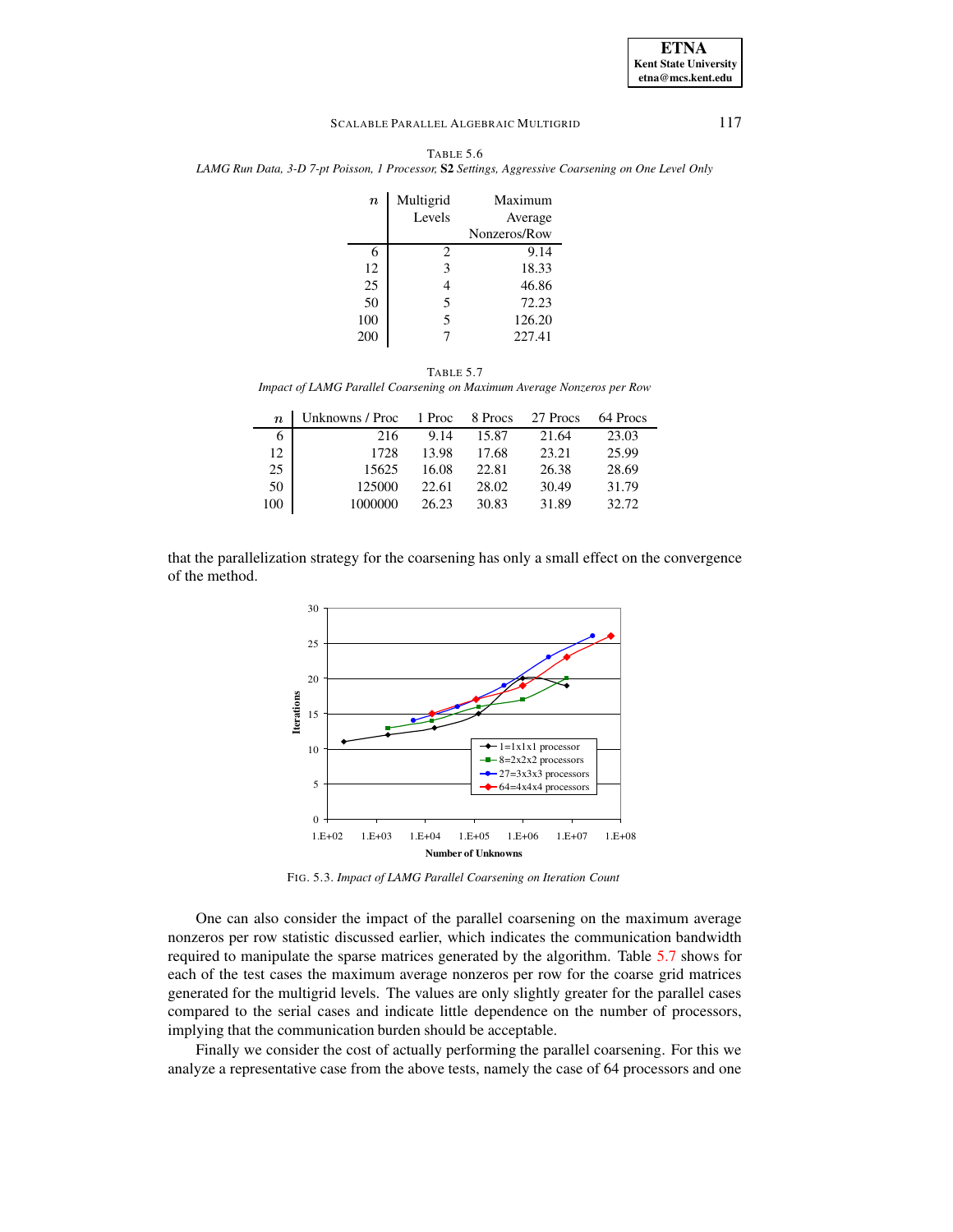million unknowns per processor.

Two cost issues need be examined: the cost of the parallel gathers required for the parallel steps of the coarsening, and the impact of sacrificing some parallelism by introducing sequentiality to the coarsening process.

Table [5.8](#page-14-0) presents performance data for this case. It should be noted that an aggressive coarsening step makes use of several passes of standard coarsening—in this case, three for each multigrid level. For every pass of standard coarsening on each level, the table shows the number of colors or parallel steps employed to perform the coarse grid selection; the number of unknowns per processor taken as input to the coarse grid selection; this quantity normalized to the problem size per processor of the original problem; and a cost estimate, which is the number of parallel steps multiplied by the normalized unknowns per processor, the latter being a measure of the relative computation cost per parallel step.

The number of parallel steps per level is no more than about 35. This is the number of parallel gathers required to do the parallel coarsening. This quantity is reasonable, since many more gathers than this are required to perform other AMG operations, e.g. the smoother steps for each level. Furthermore, other experiments indicate that this factor weakly depends on the number of processors, so scalability should not be adversely affected.

The sum of the estimated costs for all passes is about 5. This is an estimate of the factor of increase in wallclock time to perform the computations for the parallel coarsening, relative to the time to compute the coarse grid if all processors could coarsen independently. In other words, this is the performance penalty factor from introducing sequentiality into the coarsening process.

Since on a single processor the cost of the coarsening is small relative to the entire solve, multiplying the coarsening time by a factor of 5 has a noticeable but relatively minor effect on the solution time. For example, if the cost for coarsening were 5 percent of the total solve time for a single processor, in parallel the added expense would be limited to 20 percent of the entire solve time. Furthermore, the way the number of colors is calculated as described in the previous section imposes a limit on how much this loss can be, independent of the number of processors. Thus scalability for large numbers of processors is not impacted.

Thus we expect the expense of the parallel coarsening to be minimal. This evaluation is borne out by the parallel performance results presented in the next section.

<span id="page-13-0"></span>**6. Numerical results.** In this section scalability results are presented for large numbers of processors.

In these experiments the total solve time over a set of test problems is measured. To test scalability, the number of unknowns per processor is kept nearly fixed, the number of processors is increased, and the resulting solution wallclock times are reported.

It would be expected for any solver method, including AMG, that the wallclock solve times on more than one processor would increase modestly as the number of processors is increased slightly above one processor, due to the introduction of interprocessor communication. For the structured grid cases considered in this section it is expected that the solution time would increase significantly until there exists a processor subgrid for which all four edges of the subgrid square (2-D) or all six faces of the subgrid cube (3-D) require communication. For 2-D structured problems this occurs at 9 processors; for 3-D structured problems this occurs at 27 processors.

**6.1. 3-D Poisson problems.** Tests are presented here for 3-D 7-point Poisson problems described in Subsection [5.3](#page-8-1) using from 1 to 3584 processors of the LANL QB platform. As the number of processors is increased, the number of unknowns is increased from 1 million to 3.584 billion unknowns. For these experiments, each processor has a subgrid of size  $100 \times$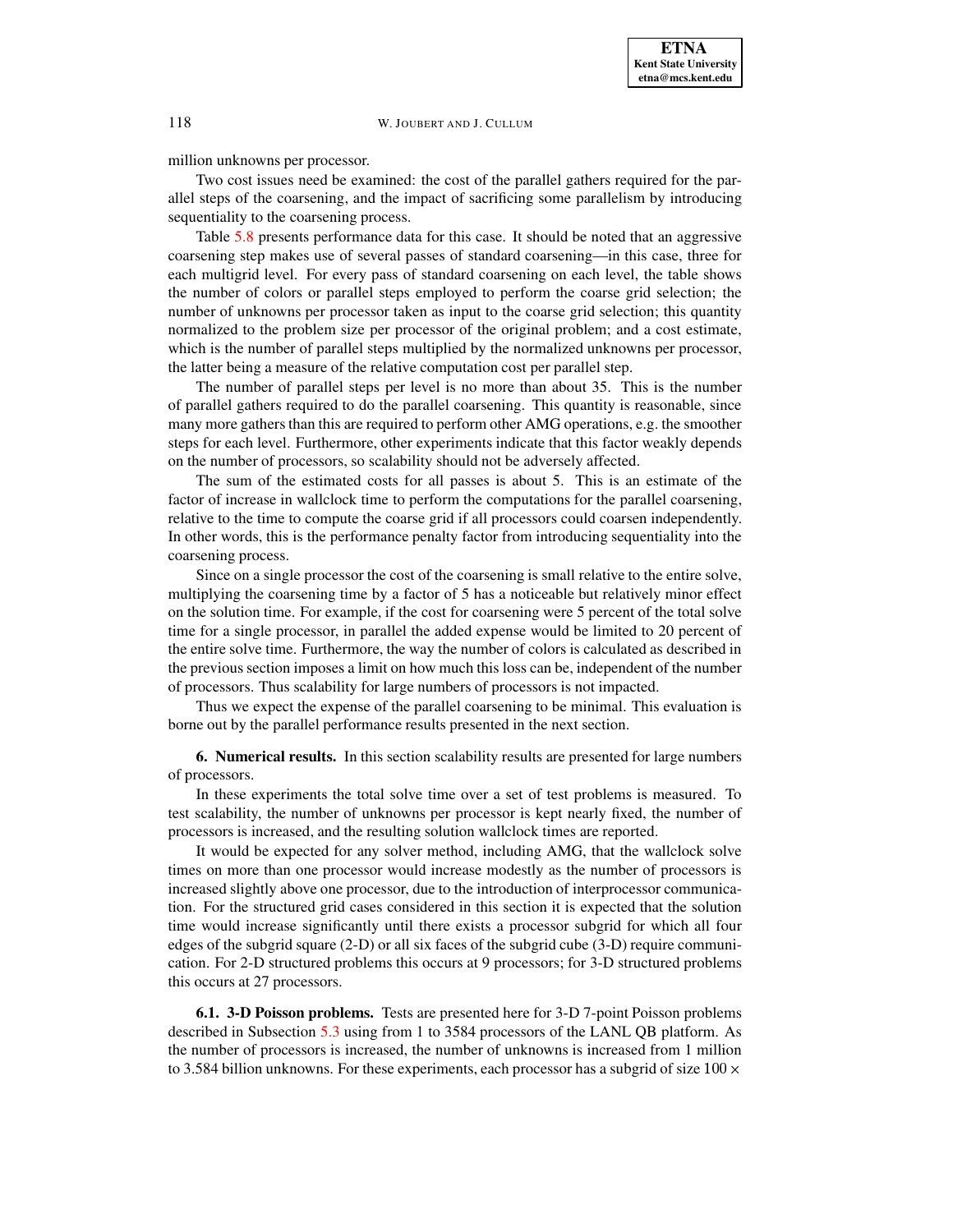| TABLE 5.8                             |  |
|---------------------------------------|--|
| Estimated Cost of Parallel Coarsening |  |

<span id="page-14-0"></span>

| Multigrid      | Pass           | Colors | Unknowns/  | Unc/Proc   | Estimated |
|----------------|----------------|--------|------------|------------|-----------|
| Level          |                |        | Processor  | Normalized | Cost      |
|                | 1              | 2      | 1000000.00 | 1.000      | 2.000     |
|                | 2              | 4      | 497420.83  | 0.497      | 1.990     |
| 1              | 3              | 4      | 123270.22  | 0.123      | 0.493     |
| 2              | 1              | 8      | 61207.19   | 0.061      | 0.490     |
| 2              | $\overline{c}$ | 8      | 12278.22   | 0.012      | 0.098     |
| $\overline{c}$ | 3              | 11     | 1777.61    | 0.002      | 0.020     |
| 3              |                | 11     | 959.44     | 0.001      | 0.011     |
| 3              | $\overline{2}$ | 11     | 146.70     | 0.000      | 0.002     |
| 3              | 3              | 10     | 36.78      | 0.000      | 0.000     |
| 4              | 1              | 11     | 21.30      | 0.000      | 0.000     |
| 4              | 2              | 10     | 4.63       | 0.000      | 0.000     |
| 4              | 3              | 11     | 1.66       | 0.000      | 0.000     |
| 5              | 1              | 10     | 0.81       | 0.000      | 0.000     |
| 5              | $\mathfrak{D}$ | 14     | 0.47       | 0.000      | 0.000     |
| 5              | 3              | 9      | 0.22       | 0.000      | 0.000     |
| Sums:          |                | 134    |            |            | 5.103     |

 $100 \times 100$ , corresponding to one million unknowns per processor. The fast LAMG settings **F** described in Table [5.1](#page-8-0) are used.

Table [6.1](#page-15-0) summarizes the results of these runs using all 4 processors on each compute node. For selected cases, iteration counts and timings for a Jacobi conjugate gradient (JCG) solver applied to the same problems with the same convergence tolerance are given for comparison purposes. The wallclock times are also shown in Figure [6.1.](#page-15-1)

Observe that the iteration counts and the wallclock timings for the LAMG solver are very flat as the number of processors is increased, indicating good scalability. Some increase in solve time is evident, particularly as the number of processors is increased from 1 to 27. This increase is in part due to communication costs and in part due to the number of processors being used per compute node increasing from 1 to 4. This is slightly problematic for this computer architecture due to the need for one of the processors of each compute node to interrupt to service system requests, as well as the fact that more processors per node are required to share the same memory, causing memory bandwidth speed constraints. These performance penalties are not specific to LAMG but adversely impact any iterative method, including the Jacobi CG method used here.

Since a node of QB requires some processor cycles to handle system operations for that node, the tests depicted in Table [6.1](#page-15-0) were rerun using only 3 out of the 4 CPUs per compute node. The results of those tests are summarized in Table [6.2](#page-16-0) and Figure [6.2](#page-16-1) which clearly illustrate the effects of the system demands upon that fourth processor on the wallclock timings. It is evident from Table [6.2](#page-16-0) and Table [6.1](#page-15-0) that the scalability performance of LAMG is significantly improved using this improved hardware configuration. In fact, as the number of processors is increased from 27 to 1000 and thus the problem size is increased by over two orders of magnitude, the total LAMG wallclock solution time increases by only 22 percent, an indication of excellent scalability.

**6.2. 3-D discontinuous problems.** Practical physical problems may involve more than one material and correspond to materials with very different properties. The test problems used for this set of experiments are 3-D 7-point discontinuous problems involving two ma-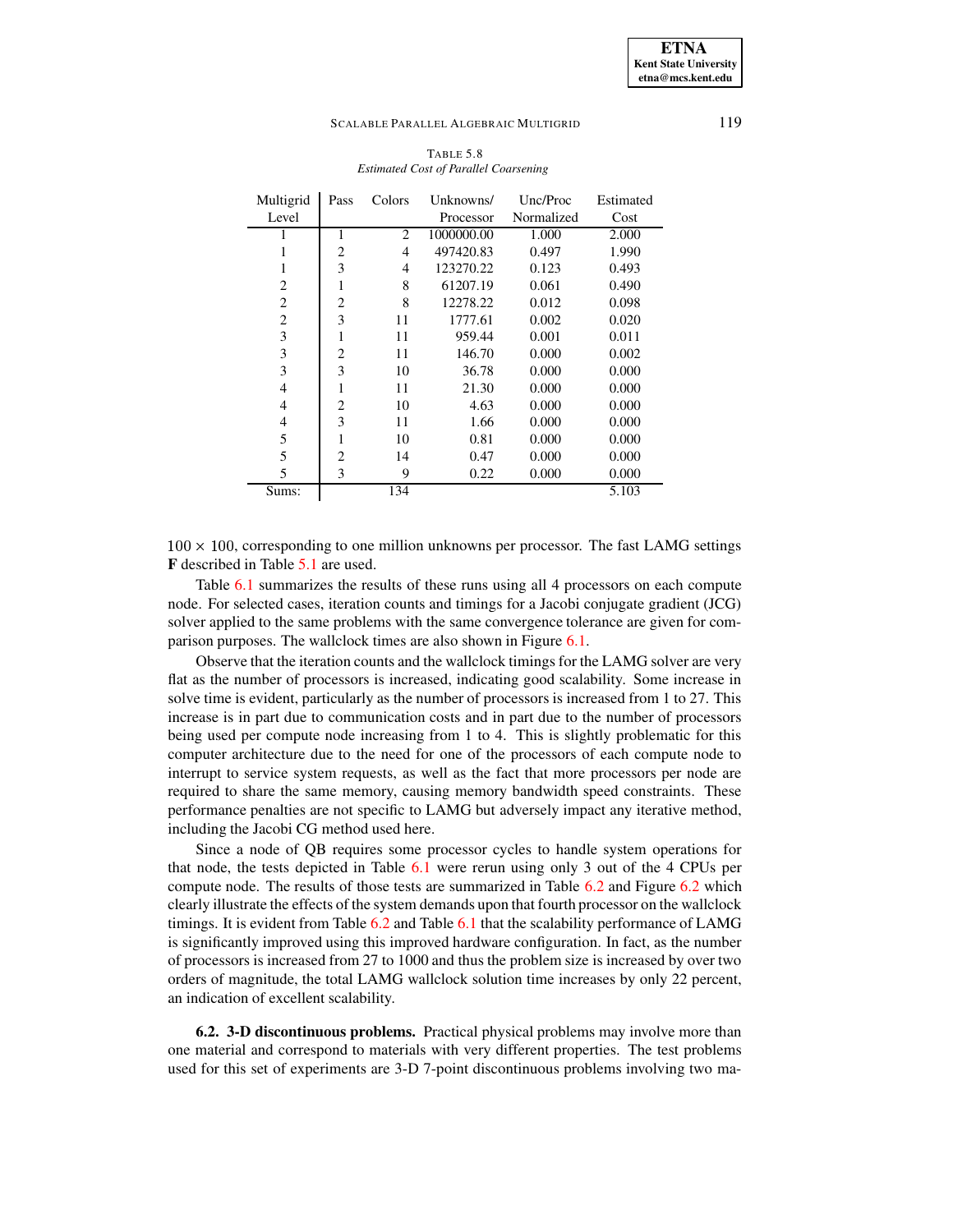<span id="page-15-0"></span>TABLE 6.1 *LAMG and JCG Performance, 3-D 7-Point Poisson,* |~}}e *Subgrid per Processor, 4 CPUs per Node, QB*

| Number of<br>Processors | Processor<br>Tiling Grid | AMG<br>Time | JCG<br>Time | AMG<br>Iter | JCG<br>Iter |
|-------------------------|--------------------------|-------------|-------------|-------------|-------------|
| 1                       | $1 \times 1 \times 1$    | 79          | 95          | 10          | 312         |
| 8                       |                          |             |             |             |             |
|                         | $2 \times 2 \times 2$    | 127         | 249         | 12          | 611         |
| 27                      | $3 \times 3 \times 3$    | 151         | 373         | 12          | 891         |
| 64                      | $4 \times 4 \times 4$    | 158         | 503         | 12          | 1181        |
| 125                     | $5 \times 5 \times 5$    | 178         |             | 12          |             |
| 216                     | $6 \times 6 \times 6$    | 180         |             | 12          |             |
| 343                     | $7 \times 7 \times 7$    | 210         |             | 12          |             |
| 512                     | $8 \times 8 \times 8$    | 202         |             | 12          |             |
| 729                     | $9 \times 9 \times 9$    | 233         |             | 12          |             |
| 1000                    | $10 \times 10 \times 10$ | 218         |             | 12          |             |
| 1331                    | $11 \times 11 \times 11$ | 258         |             | 12          |             |
| 1728                    | $12 \times 12 \times 12$ | 251         | 2041        | 12          | 3318        |
| 2197                    | $13 \times 13 \times 13$ | 306         |             | 12          |             |
| 2744                    | $14 \times 14 \times 14$ | 290         |             | 12          |             |
| 3375                    | $15 \times 15 \times 15$ | 342         |             | 12          |             |
| 3584                    | $16\times16\times14$     | 312         |             | 12          |             |



<span id="page-15-1"></span>FIG. 6.1. *LAMG and JCG Performance, 3-D 7-Point Poisson,* |~}} *Subgrid per Processor, 4 CPUs per Node, QB*

terials with diffusion coefficient ratio of one million (see Subsection [5.3\)](#page-8-1). For these experiments, each processor has a subgrid of size  $100 \times 100 \times 100$ , corresponding to one million unknowns per processor. The standard LAMG settings **S1** described in Table [5.1](#page-8-0) are used.

The results of the tests are shown in Table [6.3](#page-17-0) and Figure [6.3.](#page-17-1) We observe that the scalability of the LAMG wallclock times is good, though there is some performance degradation for larger numbers of processors. However, as observed in Subsection [5.4,](#page-9-1) a slight increase in iteration count with problem size is typical of AMG methods applied to problems of this type and is considered to be good scalability. Also, these tests use all 4 processors per compute node on QB, which accounts for some of the performance loss. The solve time and scalability are vastly improved compared to JCG, which is used in many parallel applications because of its simplicity and minimal communication requirements.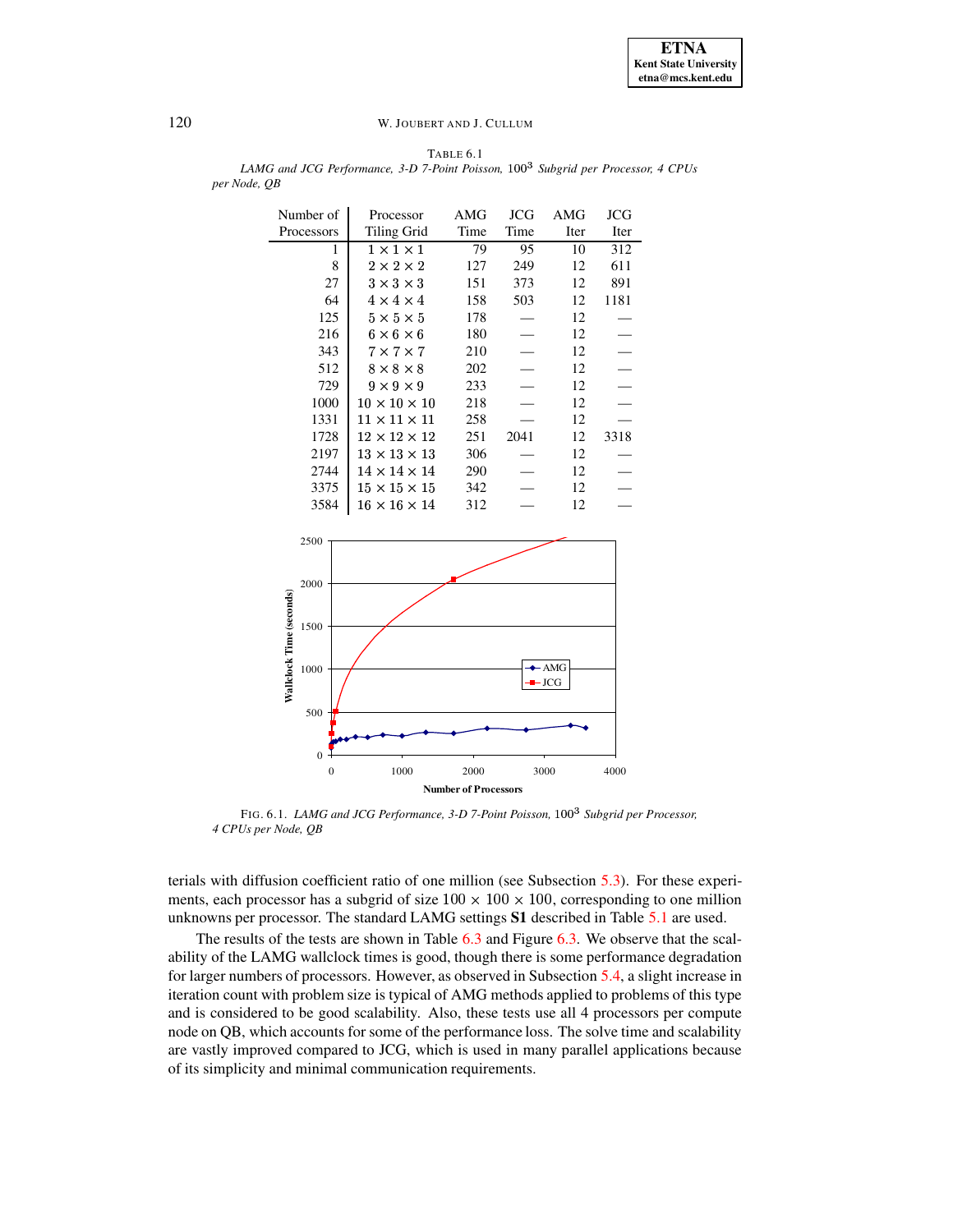

<span id="page-16-0"></span>TABLE 6.2 *LAMG and JCG Performance, 3-D 7-Point Poisson,* |~}}e *Subgrid per Processor, 3 CPUs per Node, QB*

<span id="page-16-1"></span>FIG. 6.2. *LAMG and JCG Performance, 3-D 7-Point Poisson,* |~}} *Subgridper Processor, 3 CPUs per Node, QB*

**6.3. 3-D Poisson problems, higher-order discretizations.** It is of interest to consider the effects of larger stencils on performance. Results of experiments using the test problems described in Subsection [5.3](#page-8-1) generated using 3-D 19-point and 27-point stencils are shown in Table [6.4](#page-18-0) and Figure [6.4.](#page-18-1) For these cases, each per-processor subgrid has dimensions  $80 \times 80 \times 80$ , resulting in 512,000 unknowns per processor. The fast LAMG settings **F** described in Table [5.1](#page-8-0) are used.

The observed LAMG wallclock time performance is highly scalable. The smaller perprocessor subgrid size  $80 \times 80 \times 80$  results in a larger communication to computation ratio, leading to slightly less scalable performance than the 3-D 7-point stencil case. Each test was run on QB using all 4 processors on each compute node.

**6.4. 2-D Poisson problems.** Parallelization efforts have focused on the operator complexity issues which arise with 3-D problems. However, 2-D problems are also of interest in many applications. Table [6.5](#page-19-0) summarizes the scalability performance of LAMG across the solution of a sequence of 2-D Poisson problems as described in Subsection [5.3.](#page-8-1) The corresponding LAMG wallclock times are shown in Figure [6.5.](#page-19-1)

For this case, each processor has a subgrid of size  $1800 \times 1800$ , resulting in roughly 3.2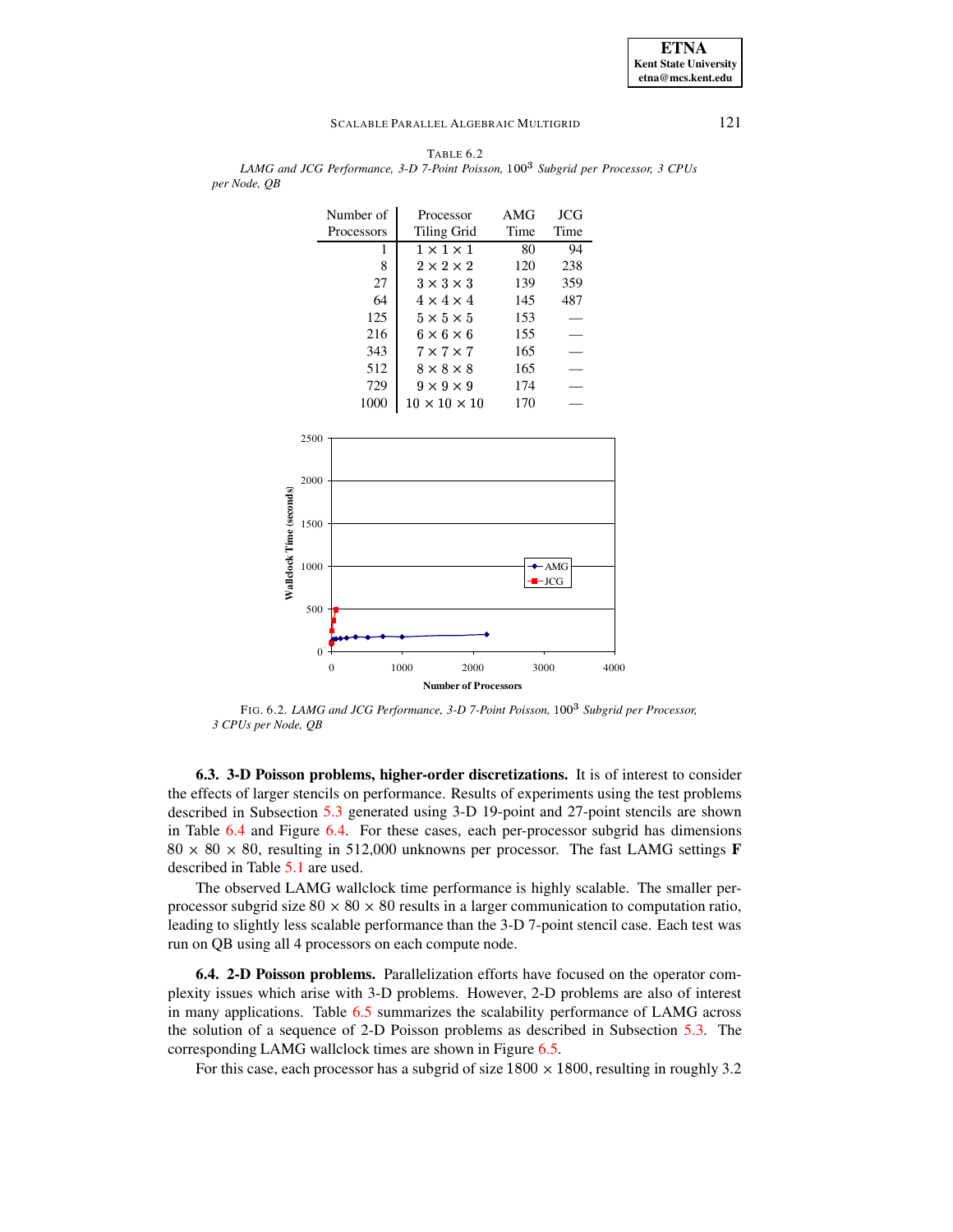**ETNA Kent State University etna@mcs.kent.edu**

# <span id="page-17-0"></span>122 W. JOUBERT AND J. CULLUM

TABLE 6.3 *LAMG and JCG Performance, 3-D 7-Point Discontinuous,* |~}}e *Subgrid per Processor, 4 CPUs per Node, QB*

| Number of  | Processor                | AMG  | JCG  | AMG  | JCG  |
|------------|--------------------------|------|------|------|------|
| Processors | Tiling Grid              | Time | Time | Iter | Iter |
| 1          | $1 \times 1 \times 1$    | 89   | 115  | 23   | 384  |
| 8          | $2 \times 2 \times 2$    | 147  | 299  | 28   | 733  |
| 27         | $3 \times 3 \times 3$    | 189  | 440  | 36   | 1051 |
| 64         | $4 \times 4 \times 4$    | 211  | 583  | 39   | 1369 |
| 125        | $5 \times 5 \times 5$    | 217  |      | 38   |      |
| 216        | $6 \times 6 \times 6$    | 234  |      | 41   |      |
| 343        | $7 \times 7 \times 7$    | 241  |      | 39   |      |
| 512        | $8 \times 8 \times 8$    | 265  |      | 44   |      |
| 729        | $9 \times 9 \times 9$    | 287  |      | 43   |      |
| 1000       | $10 \times 10 \times 10$ | 295  |      | 45   |      |
| 1331       | $11 \times 11 \times 11$ | 315  |      | 43   |      |
| 1728       | $12 \times 12 \times 12$ | 322  | 2170 | 45   | 3562 |
| 2197       | $13 \times 13 \times 13$ | 350  |      | 44   |      |
| 2744       | $14 \times 14 \times 14$ | 382  |      | 49   |      |
| 3375       | $15 \times 15 \times 15$ | 408  |      | 45   |      |
| 3584       | $16 \times 16 \times 14$ | 429  |      | 51   |      |



<span id="page-17-1"></span>FIG. 6.3. *LAMG and JCG Performance, 3-D 7-Point Discontinuous,* |~}} *Subgrid per Processor, 4 CPUs per Node, QB*

million unknowns per processor. The LAMG solution settings **F** in Table [5.1](#page-8-0) are used, and only 3 out of the 4 processors per compute node are used.

For these 2-D test problems, on a single processor the LAMG solver is already more than an order of magnitude faster than the Jacobi CG solver. Also, based on known scaling behavior of Jacobi CG, one would expect that AMG would be over *two* orders of magnitude faster than Jacobi CG for the largest case run, and nearly *three* orders of magnitude faster at 3500 processors. Furthermore, LAMG exhibits nearly perfect scalability: as the number of processors is increased from 9 to 289, the performance loss is only 6 percent.

**6.5. 3-D SAGE problems.** The following experiments make use of test problems generated using a modified version of the Los Alamos National Laboratory / Science Applications International Corporation (SAIC) SAGE code. SAGE is an Adaptive Grid Eulerian code, a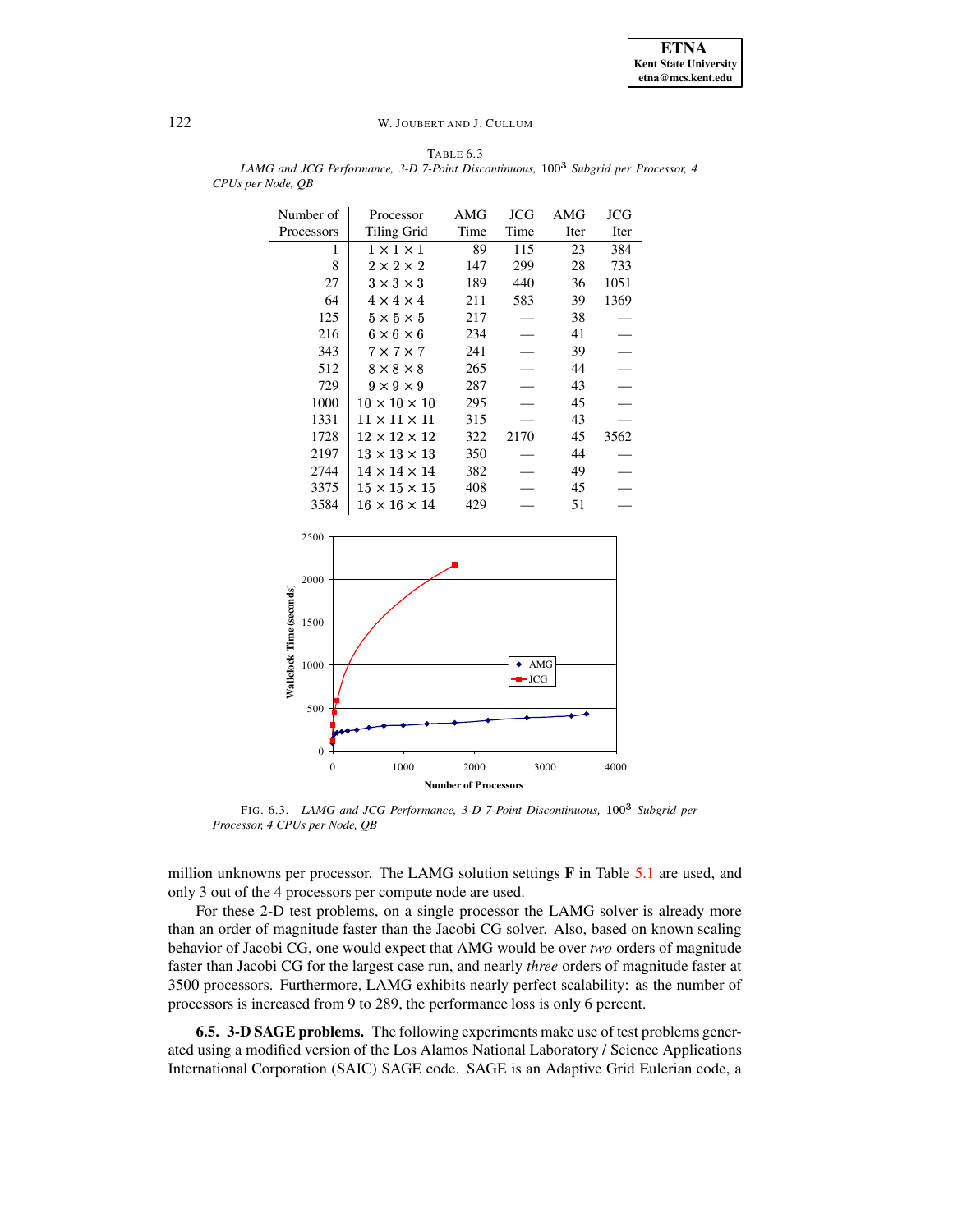TABLE 6.4

<span id="page-18-0"></span>*LAMG Performance, 3-D 19- and 27-Point Poisson,* |~}}e *Subgrid per Processor, 4 CPUs per Node, QB*

| Number of                | Processor                                               | AMG      | <b>AMG</b>                   | AMG      | AMG      |
|--------------------------|---------------------------------------------------------|----------|------------------------------|----------|----------|
| Processors               | <b>Tiling Grid</b>                                      | Time     | Iter                         | Time     | Iter     |
|                          |                                                         | 19-Point | 19-Point                     | 27-Point | 27-Point |
| $\mathbf{1}$             | $1 \times 1 \times 1$                                   | 59       | 10                           | 73       | 8        |
| 8                        | $2 \times 2 \times 2$                                   | 87       | 11                           | 112      | 10       |
| 27                       | $3 \times 3 \times 3$                                   | 101      | 12                           | 141      | 10       |
| 64                       | $4 \times 4 \times 4$                                   | 110      | 13                           | 148      | 10       |
| 125                      | $5 \times 5 \times 5$                                   | 112      | 12                           | 165      | 10       |
| 216                      | $6 \times 6 \times 6$                                   | 115      | 12                           | 166      | 10       |
| 343                      | $7 \times 7 \times 7$                                   | 136      | 13                           | 190      | 10       |
| 512                      | $8 \times 8 \times 8$                                   | 138      | 13                           | 195      | 11       |
| 729                      | $9 \times 9 \times 9$                                   | 152      | 13                           | 220      | 11       |
| 1000                     | $10 \times 10 \times 10$                                | 157      | 13                           | 218      | 11       |
| 1331                     | $11\times11\times11$                                    | 193      | 13                           | 252      | 11       |
| Wallclock Time (seconds) | 2500<br>2000<br>1500<br>1000<br>500<br>$\boldsymbol{0}$ |          | $-19$ -point<br>$-27$ -point |          |          |

<span id="page-18-1"></span>FIG. 6.4. *LAMG Performance, 3-D 19- and 27-Point Poisson,* |~}} *Subgridper Processor, 4 CPUs per Node, QB*

0 1000 2000 3000 4000 **Number of Processors**

multidimensional multimaterial hydrodynamics code with adaptive mesh refinement (see e.g. [\[11\]](#page-23-15)) which was modified by Tom Betlach of SAIC to generate test problems which simulate radiation diffusion problems with material discontinuities and complex geometry.

The problem set is composed of 3-D heat conduction problems involving three materials and three levels of mesh refinement. The grid is generated using the SAGE adaptive mesh generator which allows for the successive generation of complex grids by using overlays to replace the existing grid. The geometry of the object is a cube composed of Material 1. Within this cube is a sphere composed of Material 2. Within this sphere is a spherical shell composed of Material 3. The shell 's interior is composed of Material 2, as are two connecting pipes which connect the interior of the shell to the exterior.

The regions of the domain have diffusion coefficients with ratios equal to one million. These problems are designed to represent difficulties which arise in typical SAGE workflows which may pose a challenge to linear solvers, including large diffusion coefficients with strong discontinuities, complex gridding and multiple levels of adaptive mesh refinement. The simulation involves one timestep designed to be representative of a single timestep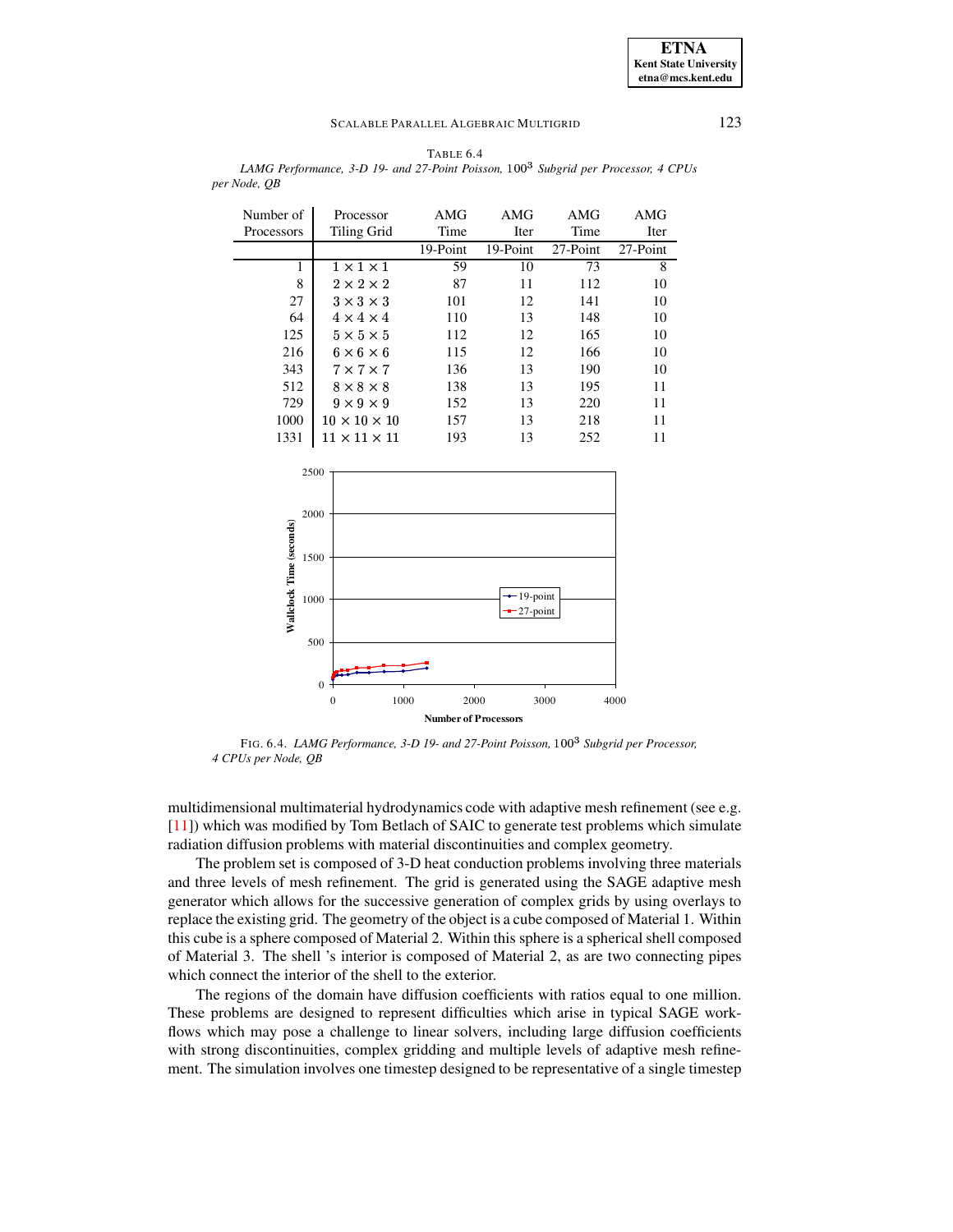**ETNA Kent State University etna@mcs.kent.edu**

## 124 W. JOUBERT AND J. CULLUM

TABLE 6.5 *LAMG and JCG Performance, 2-D 5-Point Poisson,* |~}}n *Subgrid per Processor, 3 CPUs per Node, QSC*

| Number of  | Processor      | AMG  | JCG  | AMG  | JCG  |
|------------|----------------|------|------|------|------|
| Processors | Tiling Grid    | Time | Time | Iter | Iter |
| 1          | $1 \times 1$   | 249  | 3533 | 12   | 3759 |
| 4          | $2 \times 2$   | 317  | 8429 | 12   | 7398 |
| 9          | $3 \times 3$   | 365  |      | 13   |      |
| 16         | $4 \times 4$   | 373  |      | 13   |      |
| 25         | $5 \times 5$   | 374  |      | 13   |      |
| 36         | $6 \times 6$   | 381  |      | 13   |      |
| 49         | $7\times7$     | 379  |      | 13   |      |
| 64         | $8 \times 8$   | 381  |      | 13   |      |
| 81         | $9 \times 9$   | 389  |      | 13   |      |
| 100        | $10 \times 10$ | 385  |      | 13   |      |
| 121        | $11 \times 11$ | 386  |      | 13   |      |
| 144        | $12\times12$   | 385  |      | 13   |      |
| 169        | $13 \times 13$ | 387  |      | 13   |      |
| 196        | $14 \times 14$ | 386  |      | 13   |      |
| 225        | $15 \times 15$ | 386  |      | 13   |      |
| 256        | $16\times16$   | 391  |      | 13   |      |
| 289        | $17\times17$   | 388  |      | 13   |      |



<span id="page-19-1"></span>FIG. 6.5. *LAMG and JCG Performance, 2-D 5-Point Poisson,* |~}} *Subgrid per Processor, 3 CPUs per Node, QSC*

of a longer simulation.

Problems are generated such that the number of unknowns per processor is approximately constant. Tests with these problems cannot be viewed as scaling tests in the same sense as the model problem tests presented above, since the problem difficulty depends not only on the number of unknowns but also on the specific adaptive grid generated.

For all cases, the relative residual convergence tolerance for both LAMG and JCG is  $10^{-12}$ . In each test all 4 processors per compute node are used.

For the first set of tests, the number of unknowns per processor is kept between 710,000 and 750,000 unknowns. The largest problem considered has 181.4 million variables on 256 processors. These tests were run on the QSC computer at LANL in a shared user environment

<span id="page-19-0"></span>

÷.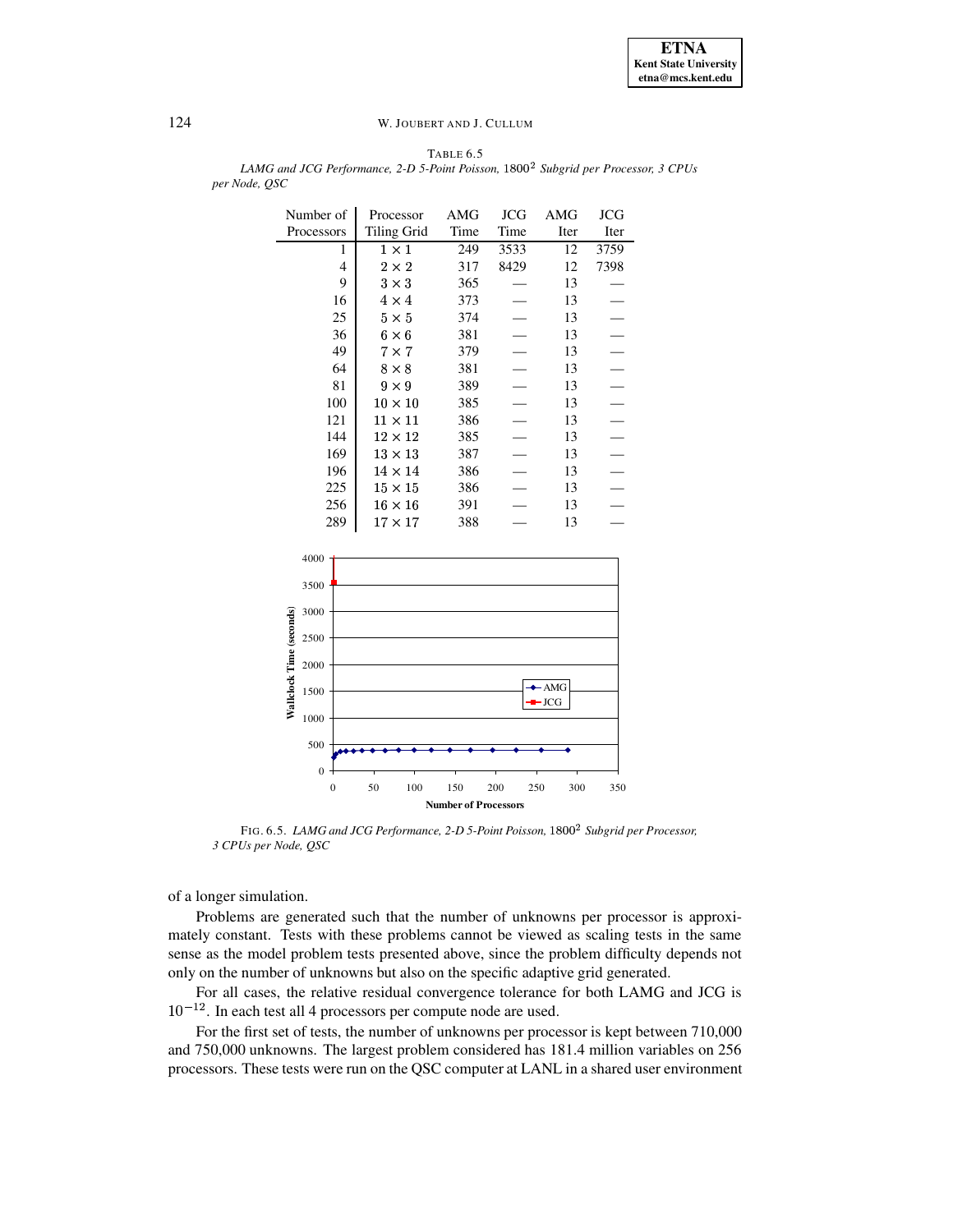### **ETNA Kent State University etna@mcs.kent.edu**

#### SCALABLE PARALLEL ALGEBRAIC MULTIGRID 125

| Number of      | AMG  | JCG  | Number of   |
|----------------|------|------|-------------|
| Processors     | Time | Time | Unknowns    |
| 1              | 96   | 118  | 735,288     |
| $\overline{c}$ | 116  | 178  | 1,507,458   |
| 4              | 146  | 263  | 3,065,728   |
| 8              | 152  | 307  | 5,925,400   |
| 16             | 175  | 528  | 11,958,784  |
| 32             | 199  | 651  | 24,977,000  |
| 64             | 226  | 805  | 46,065,280  |
| 128            | 247  | 1005 | 90,239,544  |
| 256            | 326  | 1338 | 181,444,416 |

<span id="page-20-0"></span>TABLE 6.6 *LAMG* and *JCG* Performance, 3-D SAGE Problems, 710, 000 to 750, 000 Unknowns per *Processor, 4 CPUs per Node, QSC*

using the **S1** LAMG settings listed in Table [5.1.](#page-8-0)

The results are shown in Table [6.6](#page-20-0) and Figure [6.6.](#page-20-1) These results indicate that LAMG scales very well and also vastly outperforms Jacobi CG in both runtime and scalability with respect to problem size and number of processors.



<span id="page-20-1"></span>FIG. 6.6. *LAMG* and *JCG Performance*, 3-D SAGE Problems, 710, 000 to 750, 000 Un*knowns per Processor, 4 CPUs per Node, QSC*

In the next set of tests, the number of unknowns per processor is approximately  $250,000$ . The largest problem considered has about 350 million variables on 1408 processors. These tests were run on the QB computer at LANL in a shared user environment using the **S2** LAMG settings listed in Table  $5.1$ , with the exception that the more aggressive  $(4,4)$  coarsening was used rather than A1 coarsening. The (4,4) coarsening was required to cope with the communication demands required by this 3-D problem with complex physics and smaller numbers of unknowns per processor.

The results are shown in Figure [6.7.](#page-21-0) Again, both solve time and scalability are much improved for LAMG compared to the JCG solver. These results confirm the robustness and scalability of the algorithm on difficult real-world problems.

**6.6. 2-D RAGE problems.** The following experiments use the LANL/SAIC RAGE code. The RAGE code is a version of the SAGE code described above which also includes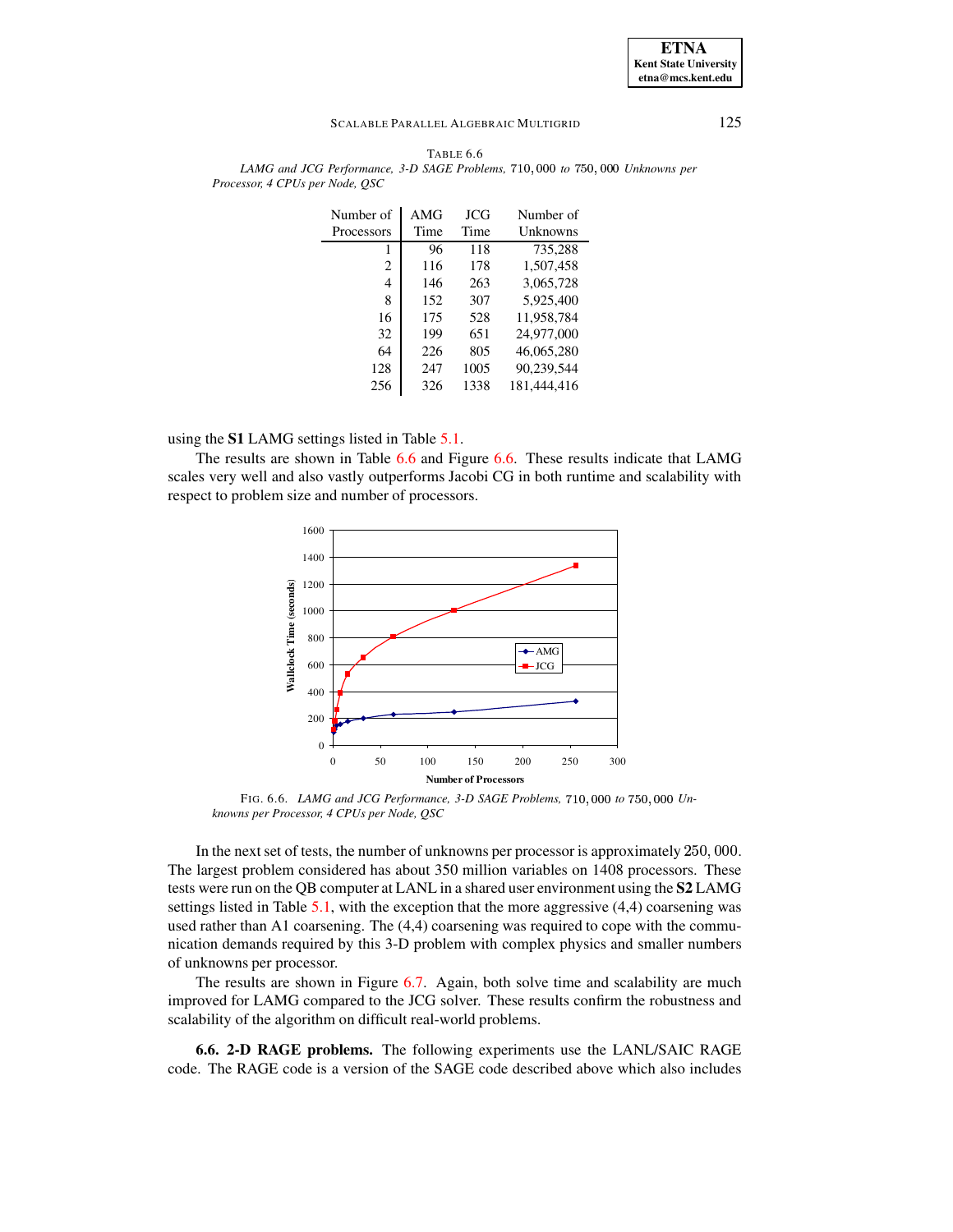126 W. JOUBERT AND J. CULLUM



<span id="page-21-0"></span>FIG. 6.7. *LAMG* and *JCG Performance*, 3-D SAGE Problems, 250,000 Unknowns per *Processor, 4 CPUs per Node, QB*

<span id="page-21-1"></span>TABLE 6.7 *LAMG and JCG Performance, 2-D RAGE Problems, 250,000 Unknowns, 4 Processors, QB*

|                               | AMG   | JCG.   |
|-------------------------------|-------|--------|
| Total simulation time (hours) | 25.5  | 37.1   |
| Time in solver (hours)        | 1.76  | 13.39  |
| Total solver iterations       | 3.4e4 | 4.05e6 |

radiation diffusion and radiation-material energy coupling.

The problem solved is a simulation of a laser-driven hohlraum high density energy physics experiment. The problem geometry is a 3-D cylindrically symmetric domain, reduced to a 2-D domain for the simulation. Radiation transport is modeled with a gray diffusion model. The problem has material discontinuities which are captured using an unstructured AMR grid with up to 8 levels of mesh refinement.

The simulation is run over 1300 time steps on 4 processors of the LANL QB platform. The linear systems each have approximately 250,000 unknowns. One linear solve is performed for each time step. Tests on these problems use the **S2** LAMG settings listed in Table [5.1.](#page-8-0)

The simulation timings are shown in Table [6.7.](#page-21-1) The LAMG solver reduces the solve times by a factor of 7.6 compared to the Jacobi CG solver. Notably, this is a huge cost savings for a relatively small problem; larger problems should expect even more savings. Also, the cost of the linear solver has been reduced to a nearly inconsequential 7 percent of the entire simulation time, which attains a difficult objective for simulations requiring a linear solver, namely, making the linear solve time negligible.

**6.7. 2-D Zathras problems.** The following experiments make use of the Zathras code developed at Los Alamos National Laboratory [\[3\]](#page-23-16). Zathras is a non-equilibrium radiative transport code that solves the gray radiation transport equation using the diffusion or the P1 first order spherical harmonic approximation on 2-D and 3-D unstructured grids with adaptive mesh refinement.

The problem being solved is radiative transfer in a 2-D domain with material discontinuities of two orders of magnitude or more that vary over time. This is a structured problem with 22,400 unknowns per processor run on 1 to 512 processors of the LANL QB platform. An example solution profile is shown in Figure  $6.8$ . For the simulation, the number of time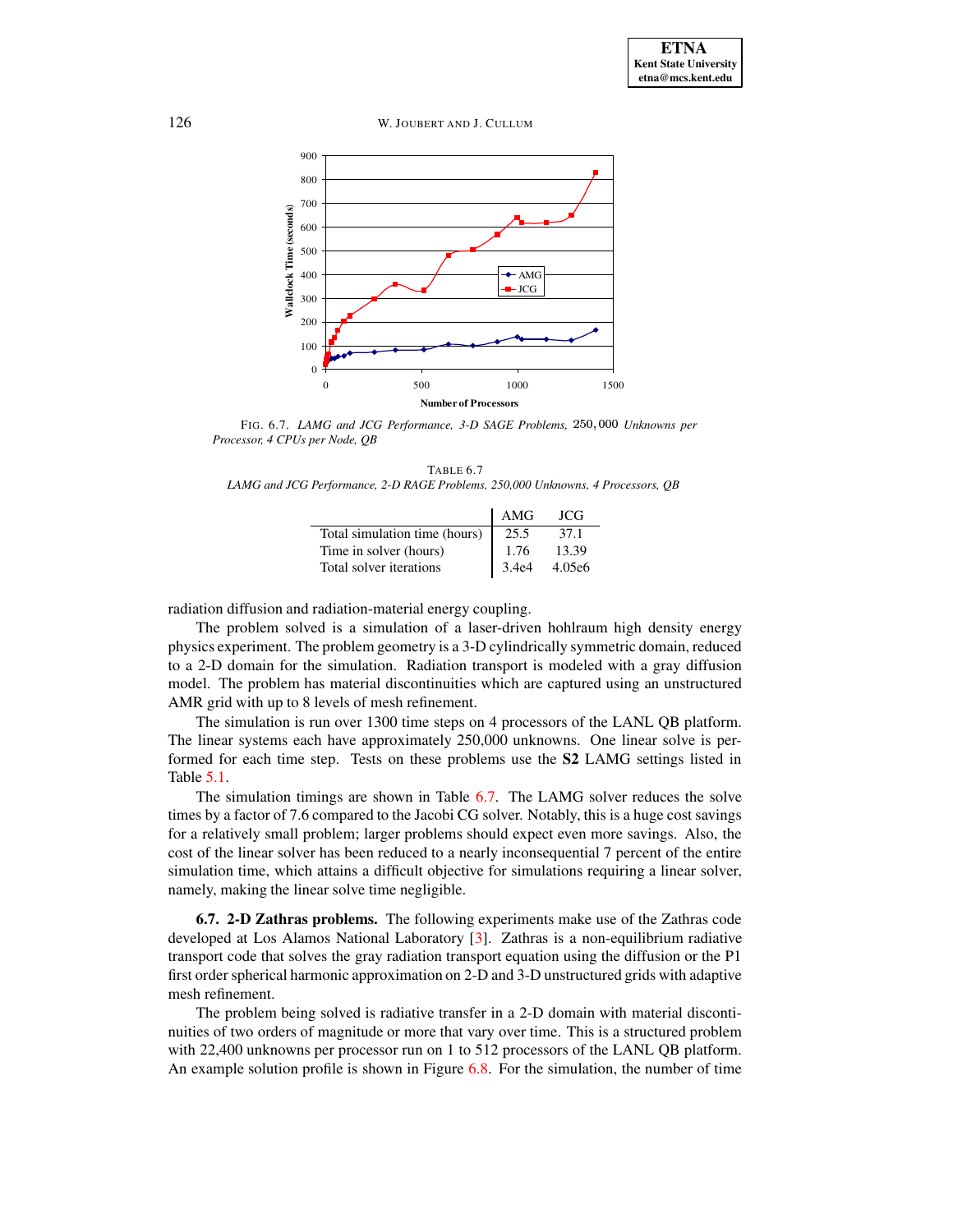steps increases from 400 to 900 as the problem size is increased. For more details, see [\[3\]](#page-23-16). Nearly all of the simulation time is spent in the solver.

Tests on these problems use the **S2** LAMG settings listed in Table [5.1.](#page-8-0) Two other solvers are compared: SSOR CG with manually set relaxation parameter, and an overlapping approximate block Jacobi or additive Schwarz CG with 1 step of SSOR used for the subgrid solver and one layer of cells overlap. The convergence tolerance for the solves is  $10^{-8}$ .

Two observations should be made regarding these experiments. First, because the number of time steps is increased as the problem size increases, one would not expect the total simulation time to be independent of the number of processors, but rather one would expect a slow increase in simulation time, even if the solver is perfectly scalable. Second, this number of unknowns per processor is comparatively small for LAMG, so one would expect significant communication requirements for this case.

In spite of this, the results shown in Figure [6.9](#page-22-1) show LAMG is not only faster than the one-level solvers for large numbers of processors but also the scalability of LAMG compared to the other solvers is better as more processors are added.



<span id="page-22-0"></span>FIG. 6.8. *Solution Profile, 2-D Zathras Problem,* Rf}} *Unknowns per Processor*



FIG. 6.9. *Solver Performance, 2-D Zathras Problem,* Rf}} *Unknowns per Processor, QSC*

<span id="page-22-1"></span>**7. Conclusions.** The new AMG algorithm described here and implemented in the LAMG package is an effective, scalable parallel algebraic multigrid method. Performance data for